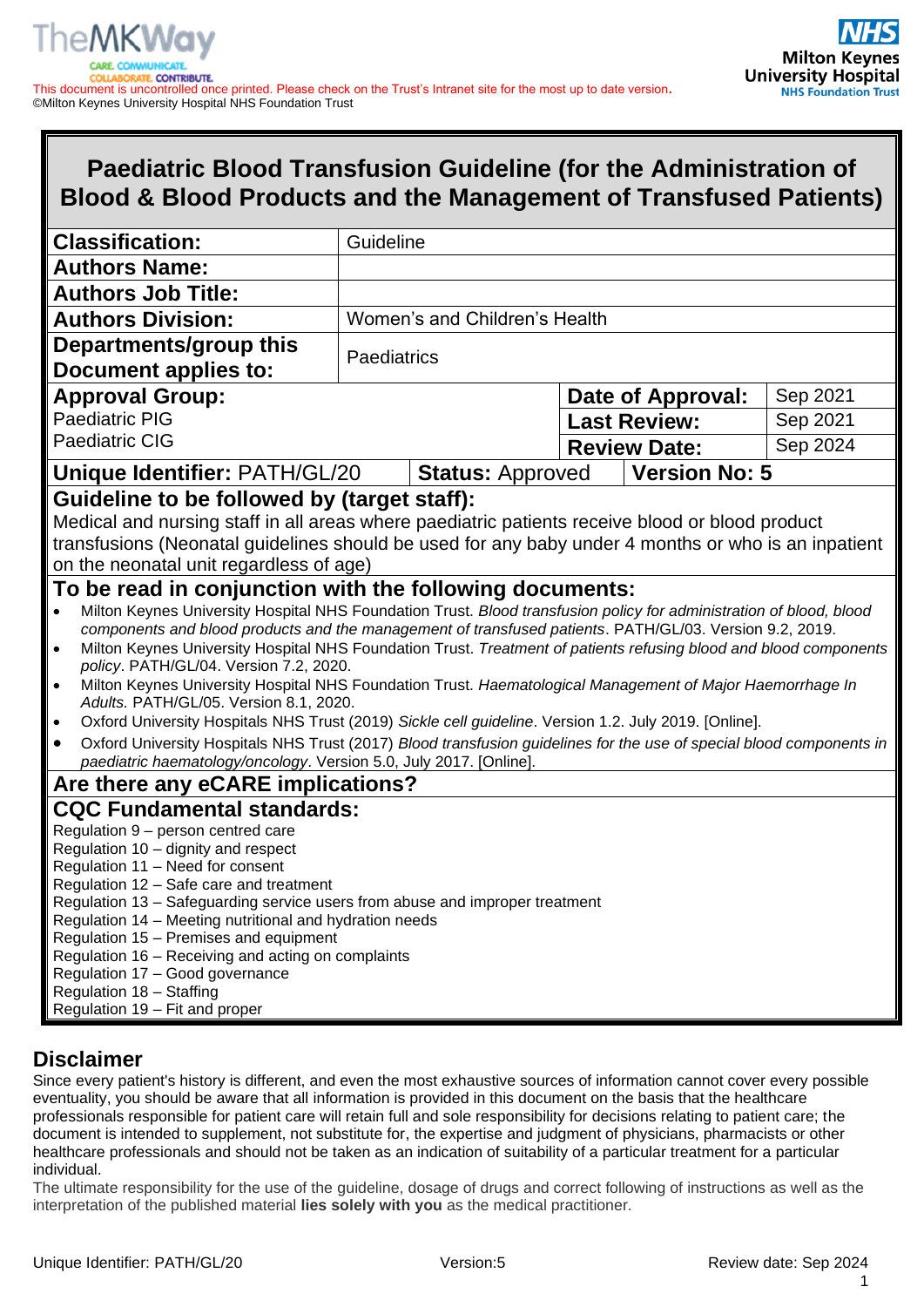# **TheMKWay**

**CARE. COLLABORATE, CONTRIBUTE.** 

This document is uncontrolled once printed. Please check on the Trust's Intranet site for the most up to date version**.** ©Milton Keynes University Hospital NHS Foundation Trust

| <b>Index</b>                                                                |    |
|-----------------------------------------------------------------------------|----|
|                                                                             |    |
|                                                                             |    |
|                                                                             |    |
|                                                                             |    |
|                                                                             |    |
|                                                                             |    |
|                                                                             |    |
|                                                                             |    |
| 3.3 Transfusion Support for Children with Haemoglobinopathies 8             |    |
|                                                                             |    |
|                                                                             |    |
|                                                                             |    |
|                                                                             |    |
|                                                                             |    |
|                                                                             |    |
|                                                                             |    |
| 3.5.3 Blood Components and Specifications (see appendix 3 for links)  10    |    |
|                                                                             |    |
|                                                                             |    |
|                                                                             |    |
|                                                                             |    |
|                                                                             |    |
|                                                                             |    |
|                                                                             |    |
|                                                                             |    |
|                                                                             |    |
|                                                                             | 13 |
|                                                                             |    |
|                                                                             |    |
|                                                                             |    |
|                                                                             |    |
|                                                                             |    |
|                                                                             |    |
|                                                                             |    |
| 3.15 Children (under the age of 16) of Jehovah's Witnesses  15              |    |
| 3.15.1 Children and young adults with diminished mental capacities 15       |    |
| 3.16 Collection, Checking and Administration of Blood or Blood products  15 |    |
|                                                                             |    |
|                                                                             |    |
|                                                                             |    |
|                                                                             |    |
|                                                                             |    |
|                                                                             |    |
|                                                                             |    |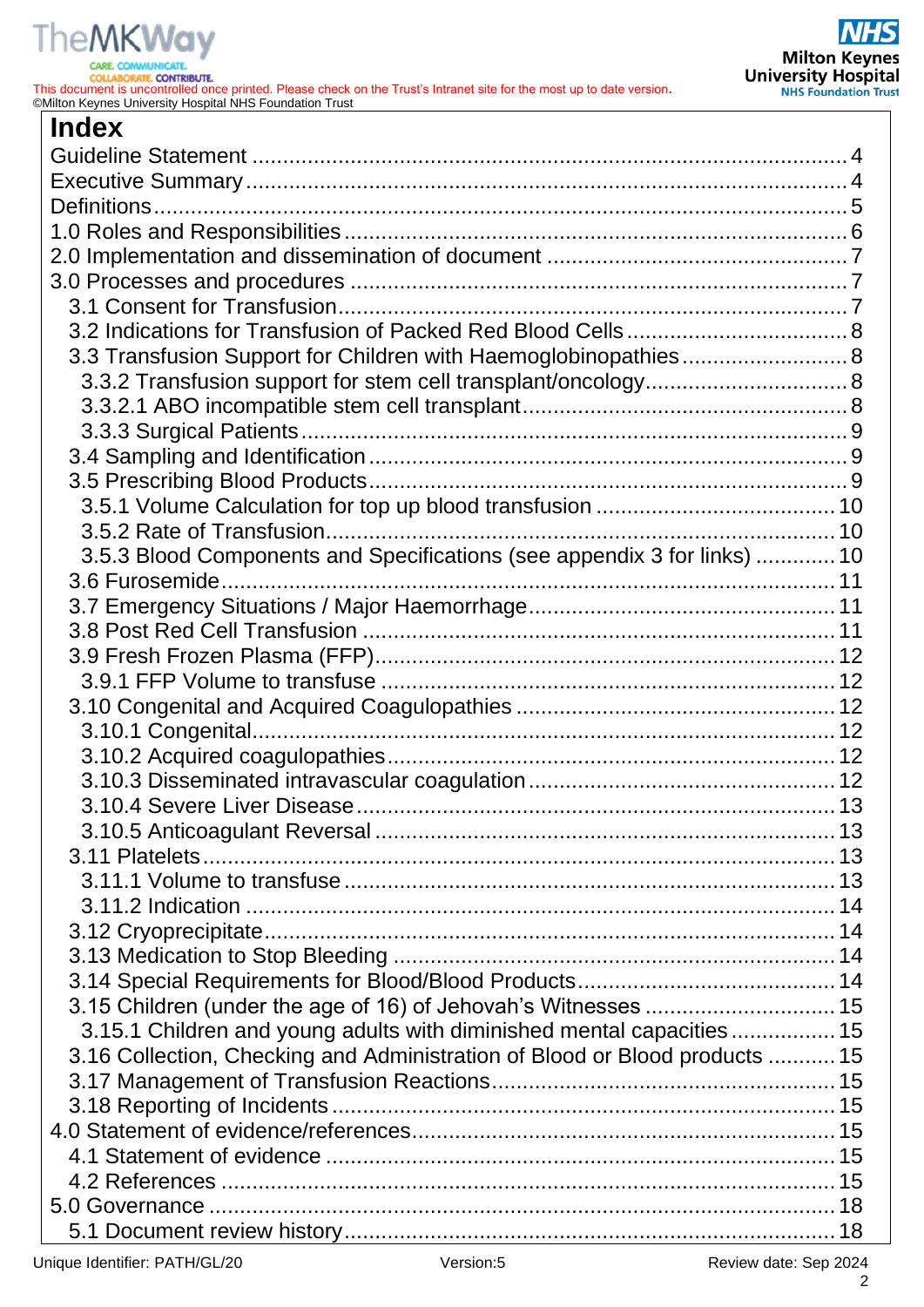

| Appendix 1: Blood Transfusion Prescription and Administration Record 21      |  |
|------------------------------------------------------------------------------|--|
| Appendix 2: Oxford University Hospitals NHS Foundation Trust, Paediatric     |  |
|                                                                              |  |
| Appendix 3: Guidelines for the Use of Special Blood Components in Paediatric |  |
|                                                                              |  |
| Appendix 4: Massive Blood Loss Transfusion Management for Children (<50kg)22 |  |
|                                                                              |  |
|                                                                              |  |
|                                                                              |  |
|                                                                              |  |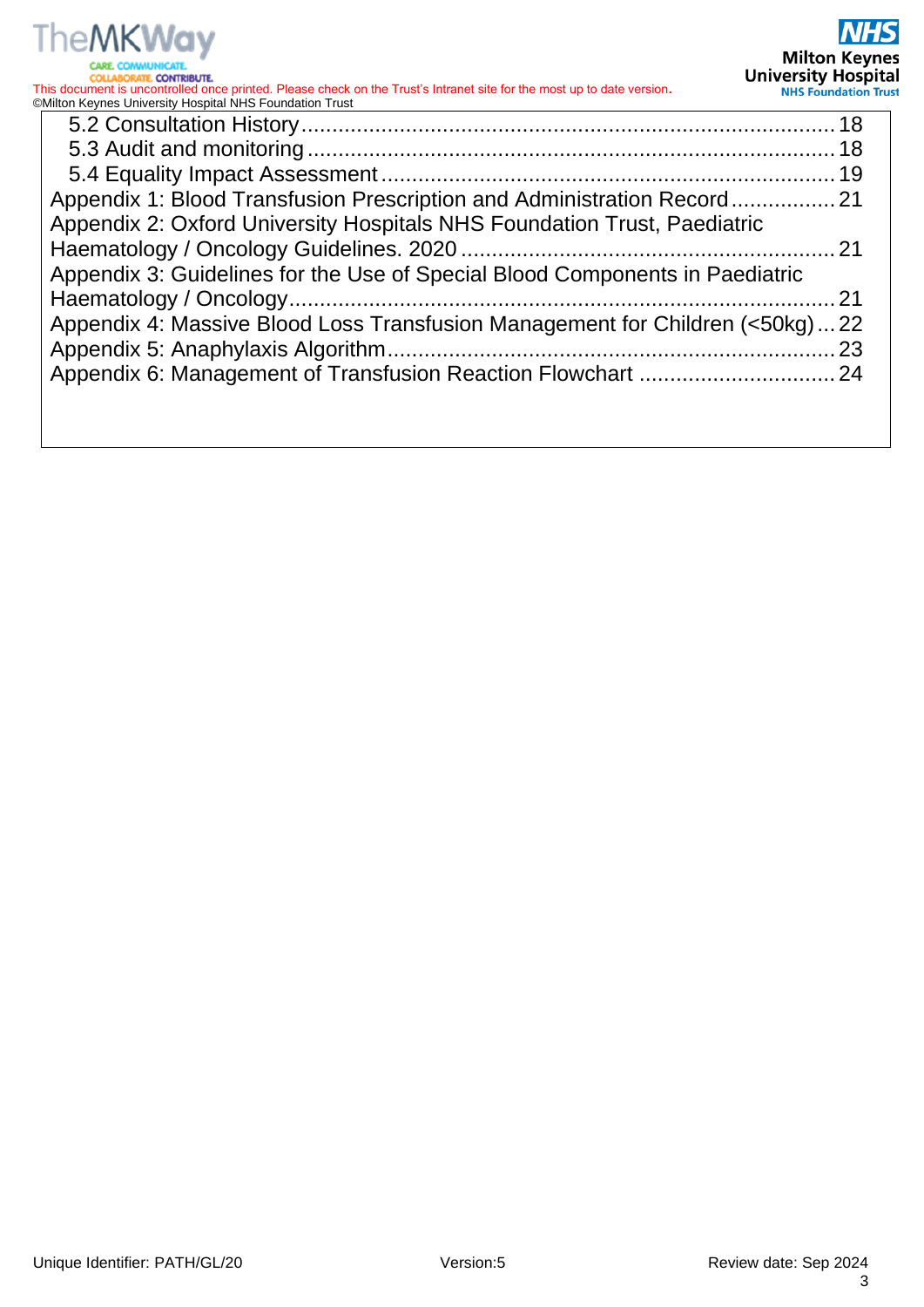<span id="page-3-0"></span>This is a general guideline to guide staff in safe transfusion of blood products to children. The definition of a child is <18 years but in many cases, children are admitted to adult wards from the age of 16 years and for these patients the Adult- Blood Transfusion Policy for Administration of Blood, Blood Components and Blood Products and the Management of Transfused Patients may be followed.

There are some patients that will fall outside the parameters described in this document and for these patients who require an individualised clinical decision it will remain the responsibility of the senior medical clinician to make an appropriate decision. For example:

- For a child with an Oncology condition, it may be appropriate to refer to the Oxford Paediatric Oncology Guidelines (which is available as a link on the trust intranet)
- For child with Sickle Cell disease please refer to refer to the Oxford Sickle Cell Protocol (available as a link on the Trust intranet).

A blood transfusion, however small, is a potentially hazardous procedure which should only be given when the clinical benefits to the patient outweigh the potential risks of transfusion. These risks include transfusion of an incorrect blood component due to errors such as mistaken patient identity, or unpredictable transfusion reactions.

Specialized components are available for transfusion to different paediatric groups and for different clinical indications. Indications for transfusions should be followed carefully to ensure that transfusion are not given unnecessarily. The BSH guideline on transfusion for children 2016 (New et al., 2016) recommends the volume of red cells transfused should be minimized, taking into account the likelihood of requiring subsequent transfusions.

# <span id="page-3-1"></span>**Executive Summary**

Aims of Transfusion

The MKWav

- Maintenance of haemoglobin
- Maintenance of adequate oxygen delivery

Stringent procedures must be followed to ensure that the correct blood is given and that any adverse reactions are dealt with promptly and efficiently.

The serious hazards of transfusion (SHOT) reporting scheme has shown that children as well as adults may be affected by transfusion errors, and are at particular risk when there has been a:

- Failure to apply wristbands, particularly in children who are too young to state their identity and date of birth.
- Failure to communicate special transfusion needs during shared care e.g. Irradiated products, CMV negative products

*(Bolton-Maggs, et al., 2016)*

This guideline aims to support staff by clearly identifying the procedures necessary to ensure patient safety. They cover ordering, prescribing, administration of blood components/products and the management of any complications.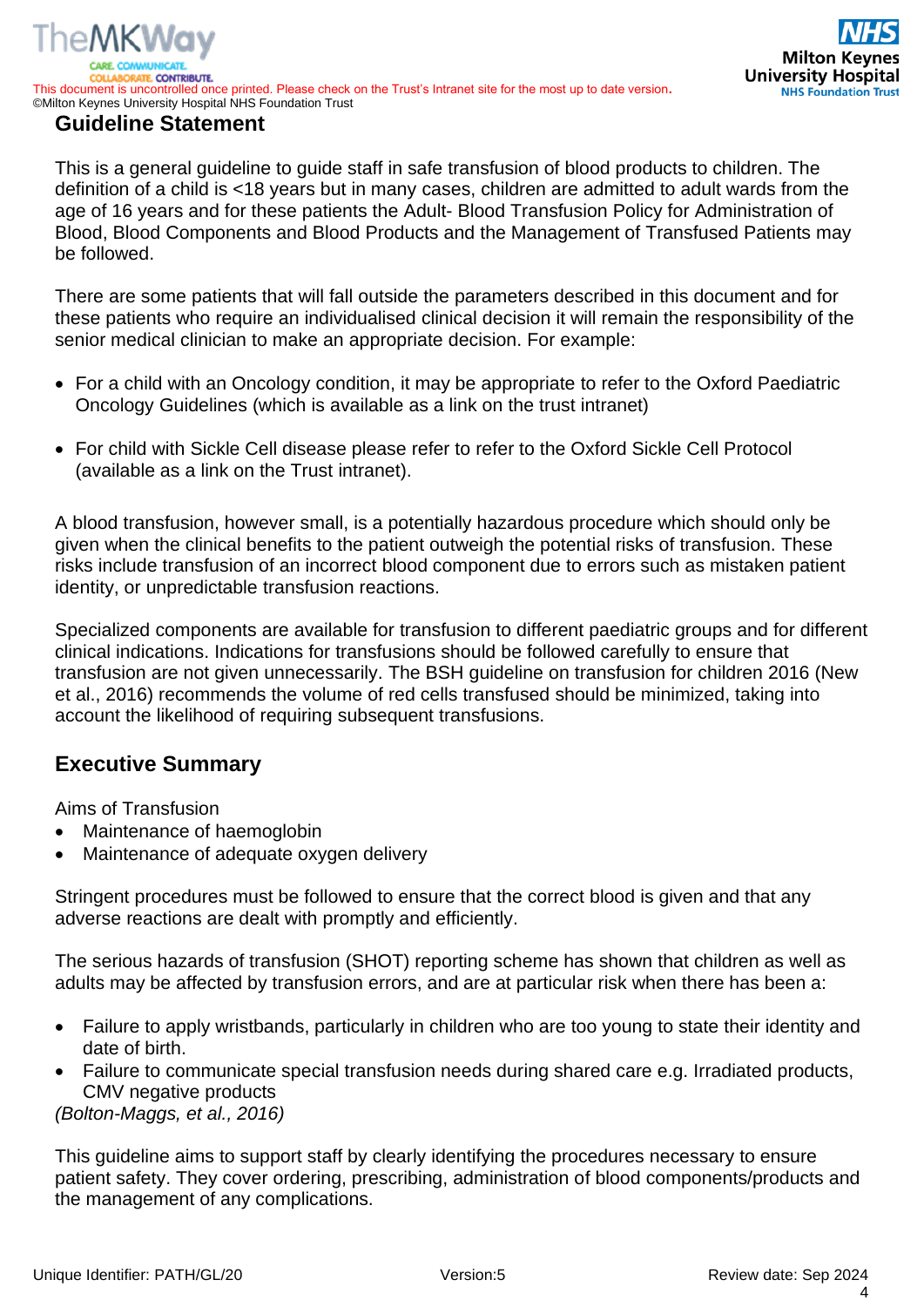

Every procedure has potential risks and this includes blood product transfusion, which is a procedure that has been identified as of especially high risk. The Trusts aim and the aim of this guideline is to reduce these risks and to make blood product transfusions in Paediatrics at MKUH as safe as possible.

# <span id="page-4-0"></span>**Definitions**

- SHOT Serious Hazard of Transfusion (UK Hemovigilance Scheme)
- MKUHFT Milton Keynes University Hospital NHS Foundation Trust
- CMV Cytomegalovirus
- BSH British Society of Haematology
- SCD Sickle Cell Disease
- EDM Electronic Data Management
- NBTC National Blood Transfusion Committee
- S(a)BTO Safety of Blood, Tissues and Organs
- BNFC British National Formulary Children
- FFP Fresh frozen plasma
- RBC Red blood cells
- TACO Transfusion Associated Circulatory Overload
- DIC Disseminated intravascular coagulation
- INR international normalized ratio
- PCC Prothrombin complex concentrate
- ITP Immune thrombocytopenic purpura
- CIG Clinical Improvement Group
- MHRA Medicines and Healthcare products Regulatory Agency
- SABRE Serious Adverse Blood Reactions & Events
- IV Intravenous
- GP General practitioner
- HTC Hospital Transfusion Committee
- CSC Care Standards Committee
- RCPCH The Royal College of Paediatrics and Child Health
- (A)PTT (Activated) partial thromboplastin time
- PT Prothrombin time
- Hb Haemoglobin
- $Rh Rh (D)$  factor
- ABO Landsteiner's blood grouping system
- Ig Immunoglobulin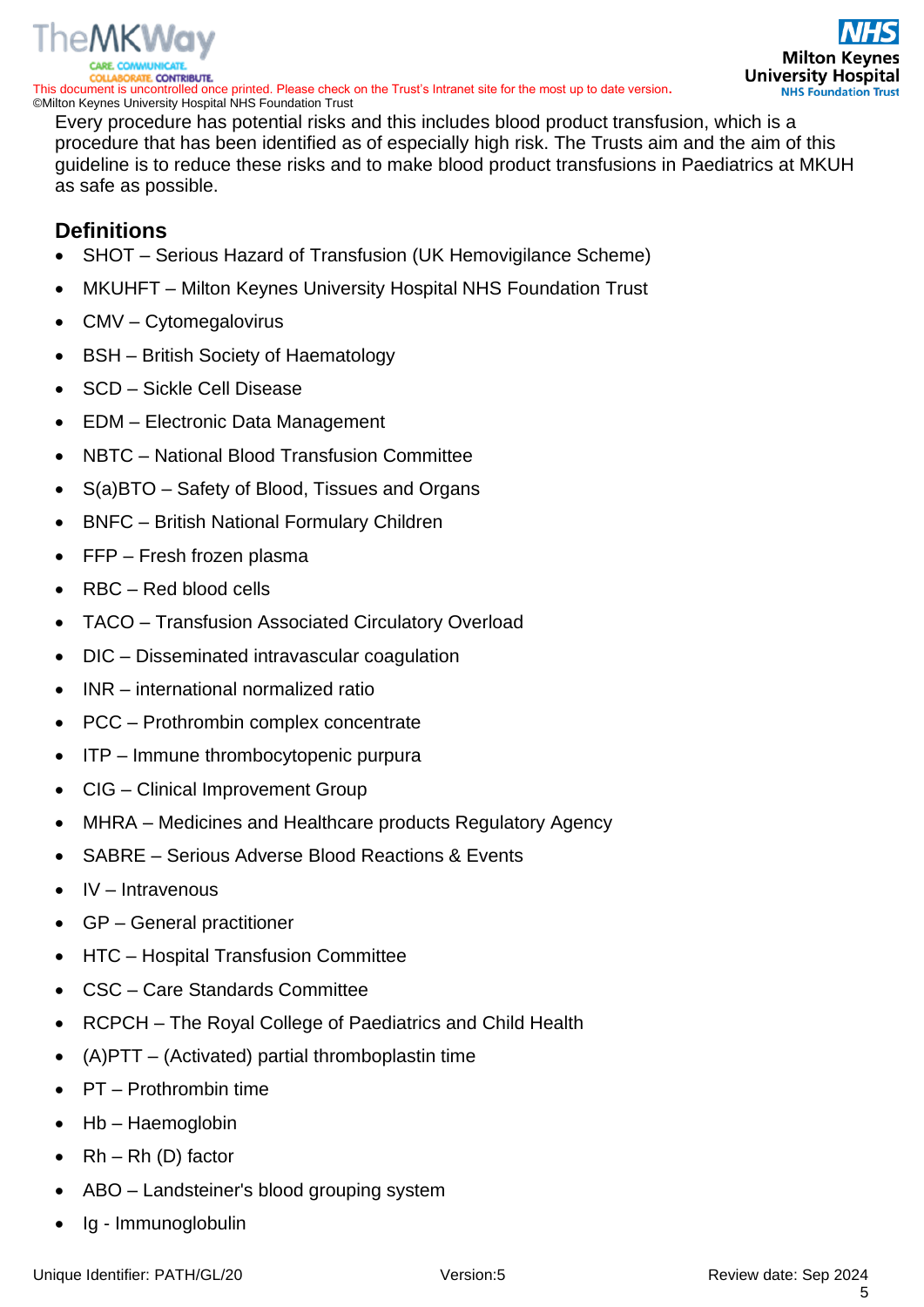



# <span id="page-5-0"></span>**1.0 Roles and Responsibilities**

# **Medical Staff are responsible for adhering to Trust Guidelines:**

- Being competent in blood transfusion procedures
- Explaining the risks and benefits of blood transfusion
- Provide the parents / carers copies of national blood transfusion information packs. (Available from the Blood Transfusion practitioner or via the following web site

<http://hospital.blood.co.uk/patient-services/patient-blood-management/patient-information-leaflets/>

- Obtaining and recording valid informed consent from the paediatric patients if appropriate, or, their parent/ carers.
- In an emergency, if parents are not within the hospital and are not contactable, or not fit to consent, the Consultant Pediatrician on Call will make this decision in the baby/ child/ or young person's best interest.
- Prescribing blood or blood products in accordance with Trust recommendations.
- Requesting blood on e-care or using the appropriate form should e-care be down
- Providing sufficient information on requests as defined in Trust procedures.
- Identifying the patient before blood sample collection and before transfusion.
- Obtaining blood samples for crossmatch following Trust procedures.
- Reviewing crossmatch and compatibility information prior to prescribing of transfusion.
- Using the appropriate procedures for cannulation and preparation of the patient.
- Reporting of transfusion reactions on a Blood/Blood Components Reaction Form and returning it to the blood transfusion department.
- Being competent in dealing correctly with any types of transfusion reaction in accordance with current Trust Guidelines.
- Reporting of all incidents relating to Blood Transfusion Department via Datix.
- Documentation in patient notes.

#### **Nursing staff and theatre practitioners are responsible for adhering to Trust Guidelines**

- Up to date two yearly mandatory attendance Trust Blood Transfusion Training (either by classroom session or relevant trust e-care package, accessed via ESR).
- Being competent in blood transfusion procedures as defined by the NBTC Guidance and National Standards issued by the National Blood Transfusion Committee (NBTC) in 2016 who set out the necessary requirements for transfusion training (National Blood Transfusion Committee, 2016a; 2016b)

Unique Identifier: PATH/GL/20 **Network and Sep 2024** Version:5 **Review date: Sep 2024** Review date: Sep 2024 • Ensuring valid informed consent has been obtained and is documented in the patient's records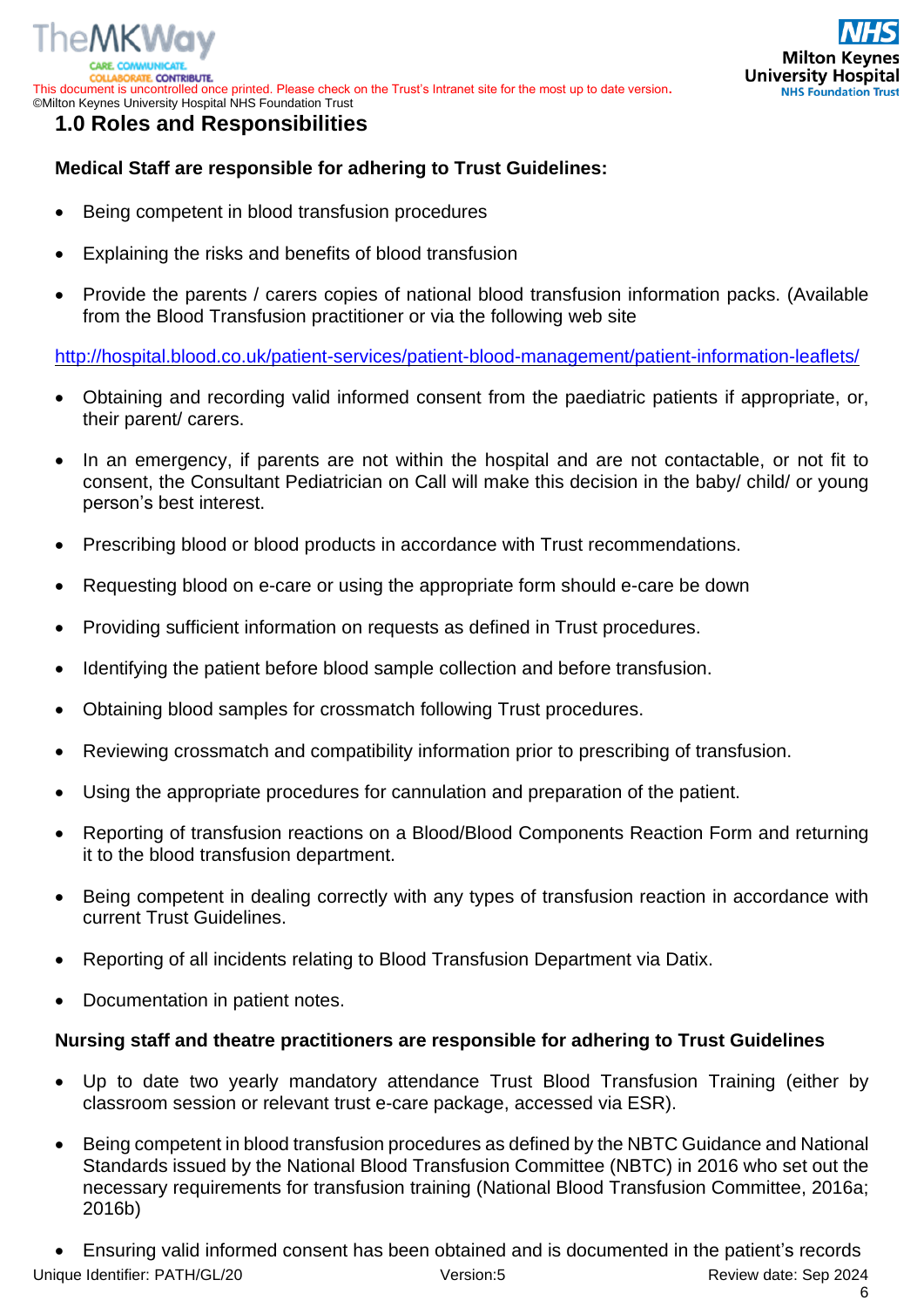

- Providing sufficient information on requests as defined by Trust procedures.
- Ensuring correct identification of the patient before blood sample collection and before transfusion.
- Obtaining blood samples for crossmatch following Trust procedures.
- Requesting collection of blood.

ATE. CONTRIBUTE.

The MKWay

- Reviewing crossmatch and compatibility information prior to transfusion.
- Monitoring of the patient during transfusion and documentation of observations in nursing notes.
- Stop the transfusion and inform medical staff **immediately** if a suspected transfusion reaction occurs
- Reporting of transfusion reactions and all other incidents relating to Blood Transfusion Department via Datix
- Being competent in correctly dealing with any types of transfusion reaction

Please refer to the adult policy for full listing of roles and responsibilities ensuring that where it denotes patient, the parents/ carers of the patient concerned are fully informed in the process.

# <span id="page-6-0"></span>**2.0 Implementation and dissemination of document**

This guideline will available on the Trust intranet under Blood Transfusion, Pathology and Paediatric sections. It will be discussed at the Paediatric and Divisional CIGs and will be shared with the nursing and medical teams at their relevant department meetings. All staff attending Blood Transfusion Mandatory update sessions or completing a trust e-learning package will be informed of this guideline.

# <span id="page-6-1"></span>**3.0 Processes and procedures**

#### <span id="page-6-2"></span>**3.1 Consent for Transfusion**

**A transfusion should only be given after consultation and informed consent has been obtained and documented from the patient (if deemed competent), parent or carer unless in an emergency situation, in which case the medical team must act in the best interest of the patient.**

All Children who need regular/frequent transfusion (e.g. SCD, children with cancer) should have a signed consent form 2 (by parents/legal guardian) before the start of transfusion treatment and the copy of consent form should be uploaded on EDM. <https://www.gov.uk/government/publications/patient-consent-for-blood-transfusion>

Before commencing a transfusion, informed consent MUST be sought from the child's Parent or Legal guardian. To ensure that they are able to fully understand the implications of a blood transfusion and therefore are able to give informed consent please ensure that they receive a copy of the Paediatric Blood Transfusion Information Packs prior to ordering the transfusion. (SaBTO 2020)

Unique Identifier: PATH/GL/20 **Network and Sep 2024** Version:5 **Review date: Sep 2024** Review date: Sep 2024 Copies can be obtained from the Transfusion Practitioner or follow the link below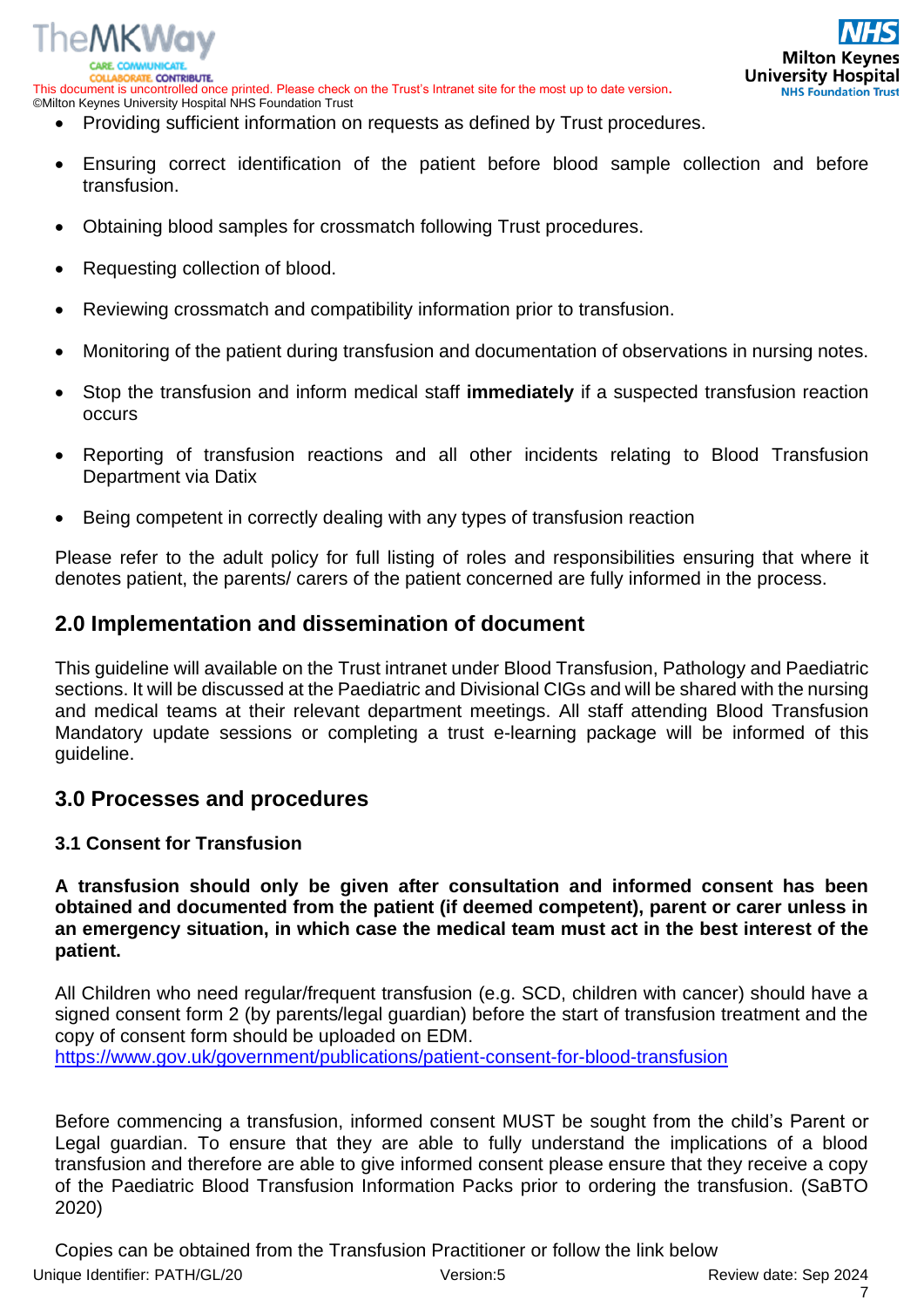# <http://hospital.blood.co.uk/patient-services/patient-blood-management/patient-information-leaflets/>

There is consent information to complete on the Transfusion Prescription and Administration Record and the discussion regarding consent should be documented in the patient's medical record / eCARE.

# <span id="page-7-0"></span>**3.2 Indications for Transfusion of Packed Red Blood Cells**

- All children starting regular transfusions should be vaccinated against Hepatitis B as early as possible.
- Those on chronic transfusion regimes should have an extended red cell phenotype/genotype including those with dyserythropoietic anemia, aplastic anemia, and other bone marrow failure syndromes.

The following are the main groups of children with specific transfusion needs.

# <span id="page-7-1"></span>**3.3 Transfusion Support for Children with Haemoglobinopathies**

# **3.3.1 Thalassemia Major/Sickle Cell Disease**

To maintain average Hb of 120g/L and pre transfusion of 90 – 100 g/L.

Refer to Sickle Cell Oxford Protocol link below:

Oxford University Hospitals NHS Trust (2019) Sickle cell guideline. Available from:<http://nssg.oxford-haematology.org.uk/red-cell-paeds/red-cell-paeds.html>

NB. The guideline is in the Patient Pathway section – each section opens as a separate document.

# <span id="page-7-2"></span>**3.3.2 Transfusion support for stem cell transplant/oncology**

There is insufficient evidence to make recommendations for pre-transfusion thresholds in paediatric haematology /oncology patients and those undergoing stem cell transplantation.

Refer to: Oxford University Hospitals NHS Foundation Trust (2020) Paediatric haematology/oncology guidelines. [Online]. Available from: <http://ouh.oxnet.nhs.uk/PaedHaemOnc/Pages/HaematologyOncologyGuidelines.aspx> [Accessed 18 January 2021].

(Also see Appendix 2).

# <span id="page-7-3"></span>**3.3.2.1 ABO incompatible stem cell transplant**

As recommended by Transplant Unit.

Recommendations for CMV and irradiated products are obtained in Appendix 3 of this document.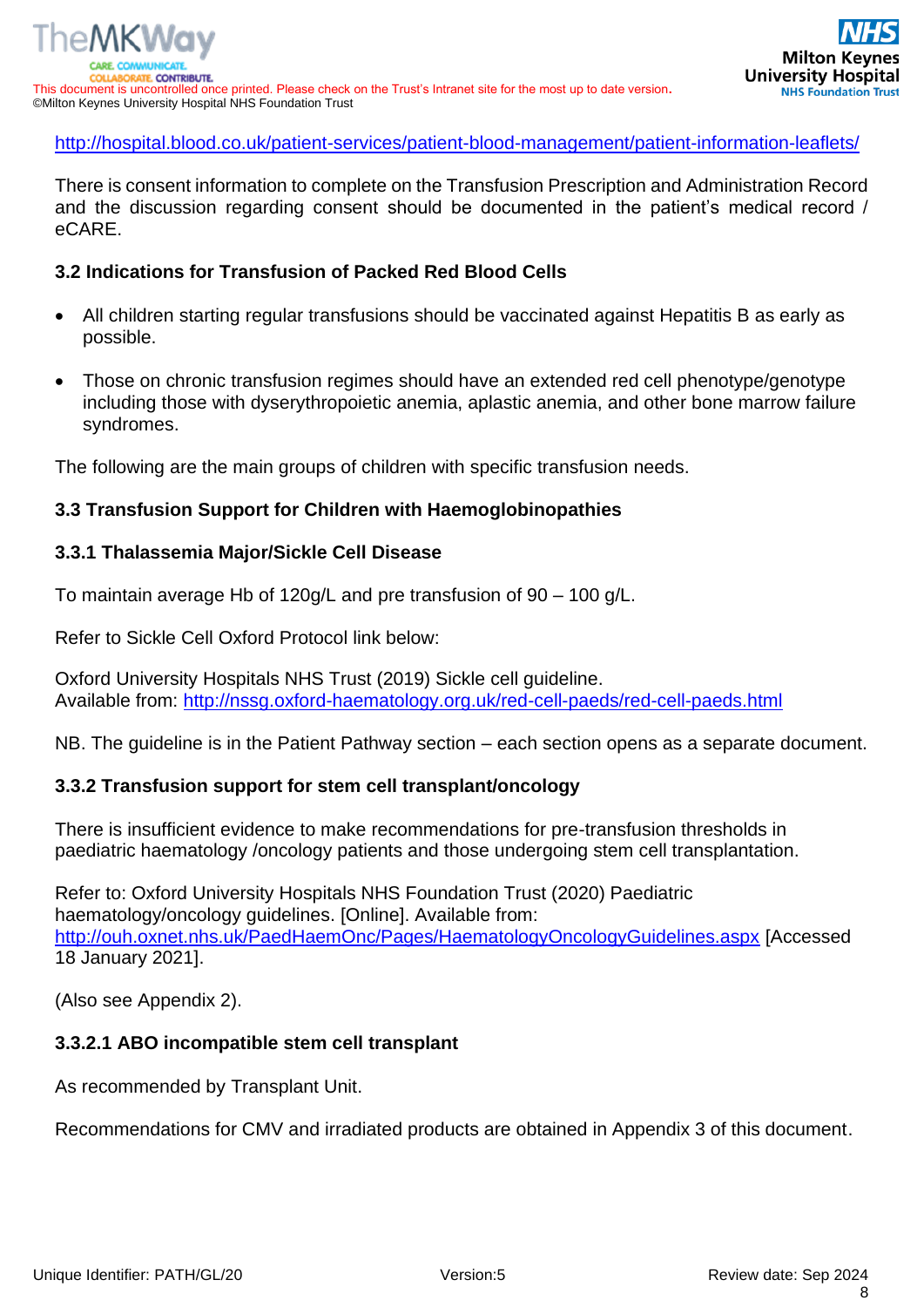



<span id="page-8-0"></span>The preoperative Hb should be optimized by treating iron deficiency anaemia.

A perioperative Hb transfusion threshold of 70g/l should be used in stable patients without major co-morbidity or bleeding. *(New, et al., 2016, p.793)*

Tranexamic acid (as per BNFc) should be considered in all children undergoing surgery at risk of significant bleeding.

# <span id="page-8-1"></span>**3.4 Sampling and Identification**

Guidelines for pre‐transfusion compatibility procedures in blood transfusion laboratories' (BSH, 2017) state "a second sample collected at a different time for confirmation of the ABO group of a first time patient prior to cross matching is required as long as this does not delay urgent transfusion".

- To ensure patient safety, for those patients requiring a blood transfusion blood bank requires the patient to have been tested on more than one occasion prior to issuing red blood cells.
- The two separate samples for Group and Save must have been taken at different times, i.e. at different phlebotomy sessions.

#### **Acceptance of Samples in Pathology Department**

Please refer to Milton Keynes University Hospital NHS Foundation Trust. Acceptance of samples in Pathology department. PATHOLOGY/GL/14. Version 2.3, 2017.

#### <span id="page-8-2"></span>**3.5 Prescribing Blood Products**

The recommendations of the BSH Guidelines 2016 on the administration of blood components (New et al., 2016) should be followed.

All prescriptions for Paediatric blood components should be requested and prescribed in mls, i.e. as a volume, not in units. This is because there is a well-recognised risk of over transfusion leading to transfusion associated circulatory overload as the result of doctors inappropriately prescribing the volume by units rather than millilitres (mls) to infants and young children (Bolton-Maggs, et al., 2015, p.154)

All blood products are prescribed on Transfusion Prescription and Administration Record (see appendix 1).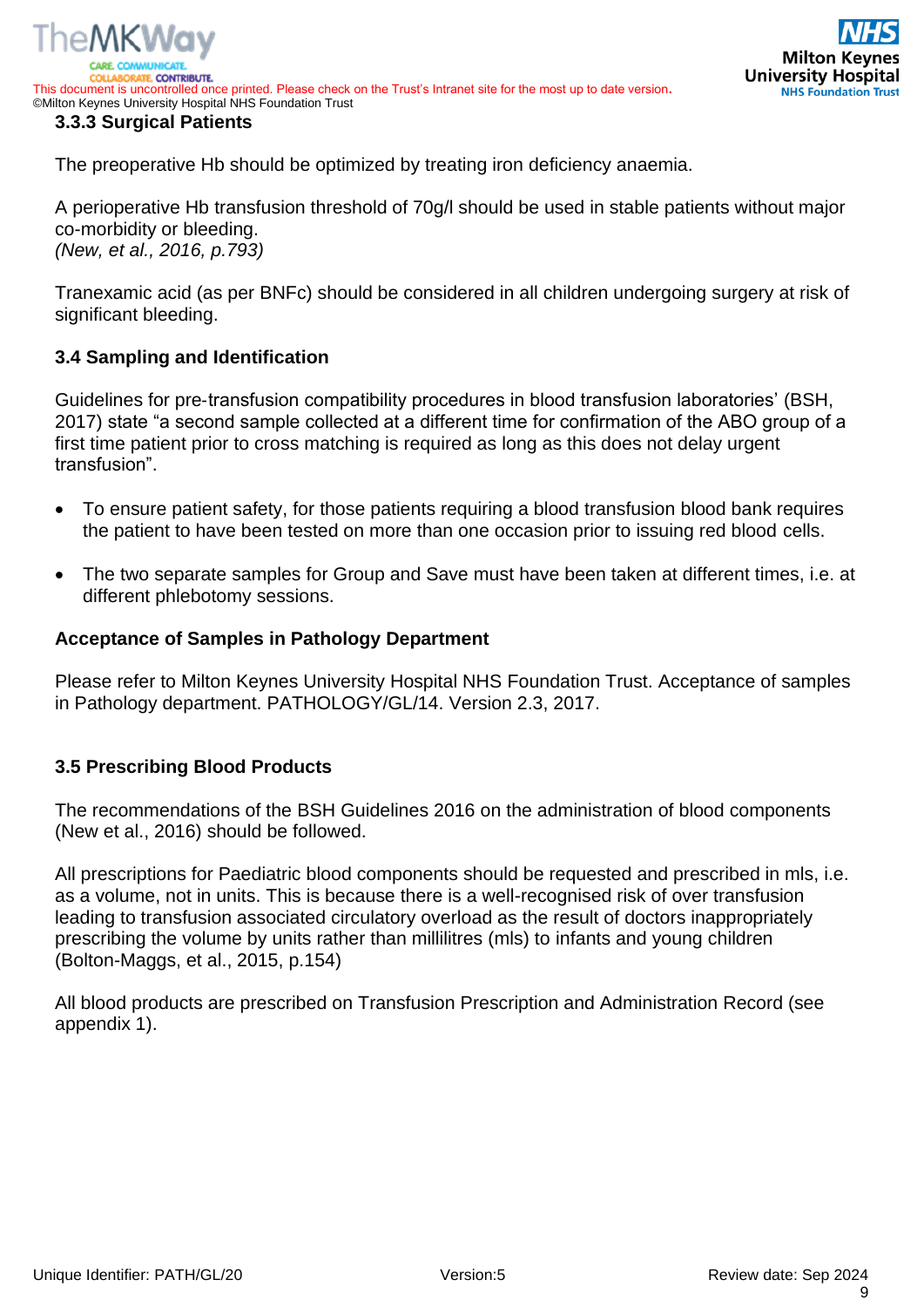

#### <span id="page-9-0"></span>**3.5.1 Volume Calculation for top up blood transfusion**

In order to prevent over transfusion of blood components all prescriptions should be ordered and prescribed in millilitres rather than units

In a non-bleeding child, it is important to take into account the pre-transfusion Hb in relation to the transfusion threshold,

The following transfusion formula may be used:

# **Volume to transfuse (ml) = Desired Hb (g/L) - Actual Hb (g/L) x Weight (kg) x 4 10**

In order to prevent over transfusion, it is recommended that clinicians double check that the final volume calculated is not more than 20ml/kg for top-up transfusion.

- A unit of blood is usually 250mls but can be between 230-300mls
- A top up transfusion is usually between 15-20 mls/kg (max 20ml/kg)

With all blood / blood products prescribed in volume (mls) the transfusion laboratory will issue a unit as close to the prescribed dosage as possible. *(New, et al., 2016, p.803)*

# <span id="page-9-1"></span>**3.5.2 Rate of Transfusion**

The MKWay

Red cells should be transfused **no faster than 5ml/kg/hour**, and ideally 15-20ml/kg total should be given over 3-4 hours for a routine top-up.

# **Each unit must be completed within a maximum of 4 hours from removal from the temperature-controlled blood fridge.**

# <span id="page-9-2"></span>**3.5.3 Blood Components and Specifications (see appendix 3 for links)**

In the UK, blood components and their specifications are described in the Guidelines for the Blood Transfusion Services in the UK (the 'Red Book') which can be found at: <https://www.transfusionguidelines.org/red-book>

#### **Infants under 12 months**

Blood components for infants under 12 months old have particular specifications as these recipients are a vulnerable group due to small circulating volume and immunological immaturity. The products are prepared from donors who have given at least one previous donation within the previous two years, which was negative for all mandatory microbiological markers.

#### **CMV seronegativity**

Please note that many clinicians consider components that are leukodepleted (routine practice throughout UK since 1999) to be CMV safe.

For more information, see the 2012 report from the SaBTO Cytomegalovirus Steering Group at <https://www.gov.uk/government/publications/sabto-report-of-the-cytomegalovirus-steering-group>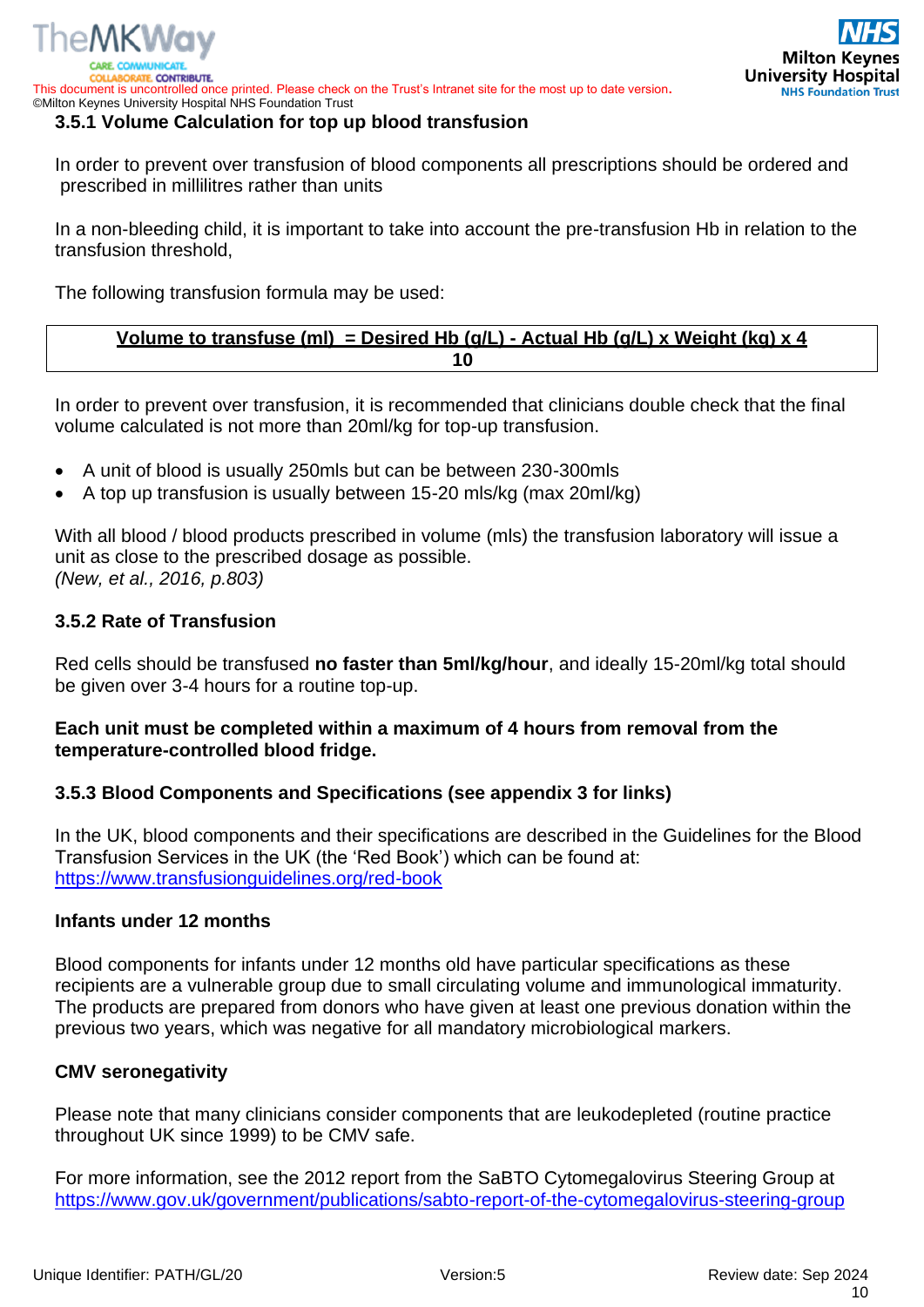

For more information, see the 2020 British Society for Haematology guideline on the use of irradiated blood components at <https://b-s-h.org.uk/guidelines/guidelines/guidelines-on-the-use-of-irradiated-blood-components/>

# <span id="page-10-0"></span>**3.6 Furosemide**

There is limited evidence to support the use of furosemide. [\(http://europepmc.org/article/MED/33402857\)](http://europepmc.org/article/MED/33402857).

Diuretics should be used only when clinically indicated as per consultant advice (dose per BNFc).

# <span id="page-10-1"></span>**3.7 Emergency Situations / Major Haemorrhage**

In emergency situations it may not be possible to meet all the standard paediatric specifications and the risk of delays in transfusion have to be balanced against the risk of using components of alternative specification. If the child has a life-threatening haemorrhage and no suitable paediatric component is available, then the next best adult component should be used until the situation is stabilized.

It is recommended that component ratios should be pragmatically given on a volume basis rather than units due to the various sizes of children.

Ensure Major Haemorrhage Team activated via Bleep 2222 and immediately calling extension 85774 clearly stating location, child and gender if known. Blood Bank are also available on bleep 1412.

In early resuscitation of major a haemorrhage until Laboratory results are available it is recommended to give FFP: RBCs in a ratio of at least a 1:2.

For trauma give FFP: RBCs in a 1:1 ratio. *(New, et al., 2016, p.802)*

Flow rates and volumes would be different for acute haemorrhage and resuscitation.

# **See appendix 4 for Major Haemorrhage Algorithm for children <50kg**

Children >50kg should be managed according to adult guidelines.

# <span id="page-10-2"></span>**3.8 Post Red Cell Transfusion**

NICE guidance on blood transfusion recommends that it is essential to ensure that, having given a transfusion, a check is made on the contribution the transfusion made to improve the patient's clinical outcome. (NICE, NG24, 2015. Section 1.2.6)

A post transfusion Hb MUST be recorded in the patient notes along with a record of a clinical assessment of the child's condition post transfusion.

In-patients should be observed for late reactions during the subsequent 24 hours. Day patients and short stay transfusion patients should be counselled about the possibility of late adverse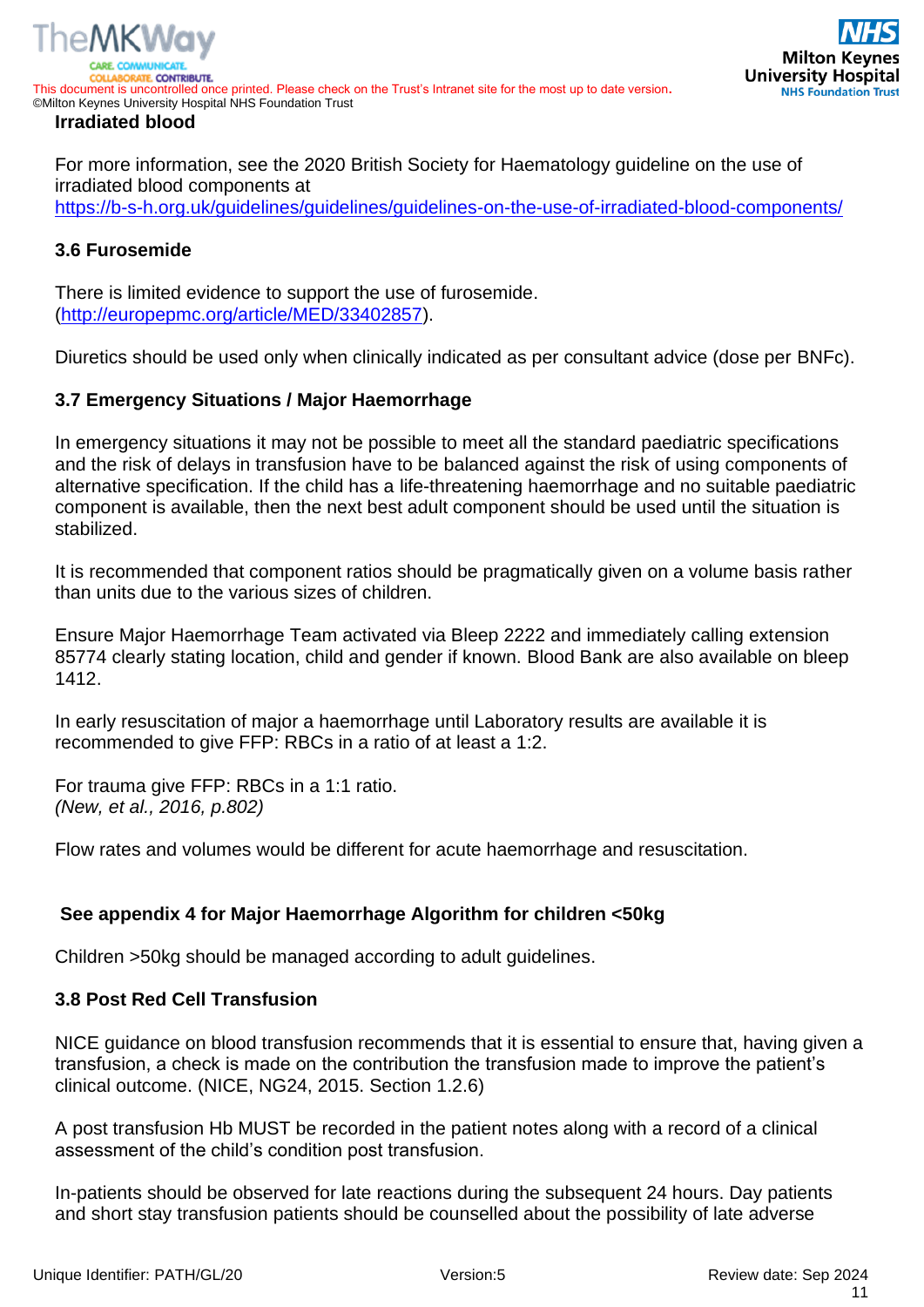



reactions and provided with a post advice leaflet (available on the intranet – under pathology, pathology-Forms.

# <span id="page-11-0"></span>**3.9 Fresh Frozen Plasma (FFP)**

# <span id="page-11-1"></span>**3.9.1 FFP Volume to transfuse**

Fresh Frozen Plasma is given at a dose of 15-20mls per kg (as per BSH 2016) and this dose is then transfused at a rate of 10-20ml/kg/hr with careful monitoring for acute reaction or TACO (Transfusion Associated Circulatory Overload).

For management of major bleeding the recommended dose for FFP is 15 to 20 ml/kg (Hunt et al, 2015).

FFP may need to be given more than once daily in the face of severe consumption and coagulopathy in association with bleeding e.g. DIC.

FFP is stocked frozen in blood bank and takes approximately 30 minutes to thaw.

# <span id="page-11-2"></span>**3.10 Congenital and Acquired Coagulopathies**

# <span id="page-11-3"></span>**3.10.1 Congenital**

FFP can be used for immediate emergency treatment in a newly presenting child, while awaiting specific coagulation factor assays. Thereafter, specific coagulation factor concentrates is the appropriate treatment.

# <span id="page-11-4"></span>**3.10.2 Acquired coagulopathies**

Vitamin K deficiency Response to systemic vitamin K (dose as per BNFc) is rapid (within 30 – 120 minutes).

If bleeding is present, it may be necessary to also give FFP or, consider prothrombin complex concentrate. It is important to repeat coagulation tests regularly over 24 – 48 hours to ensure correction complete. Please discuss with paediatric haematologist in Oxford.

# <span id="page-11-5"></span>**3.10.3 Disseminated intravascular coagulation**

FFP at dose 15 - 20 ml/kg.

Cryoprecipitate at a dose of 5–10mls/ kg body weight *(United Kingdom Blood Services, 2014, p.38)* if fibrinogen < 1.0g/L.

Maximum dose 300mls, i.e., 2 units each of which contain 5 pools. *(New, et al., 2016)*

Consider Platelets if significant thrombocytopenia.

If necessary, discuss with Haematology consultant via switchboard.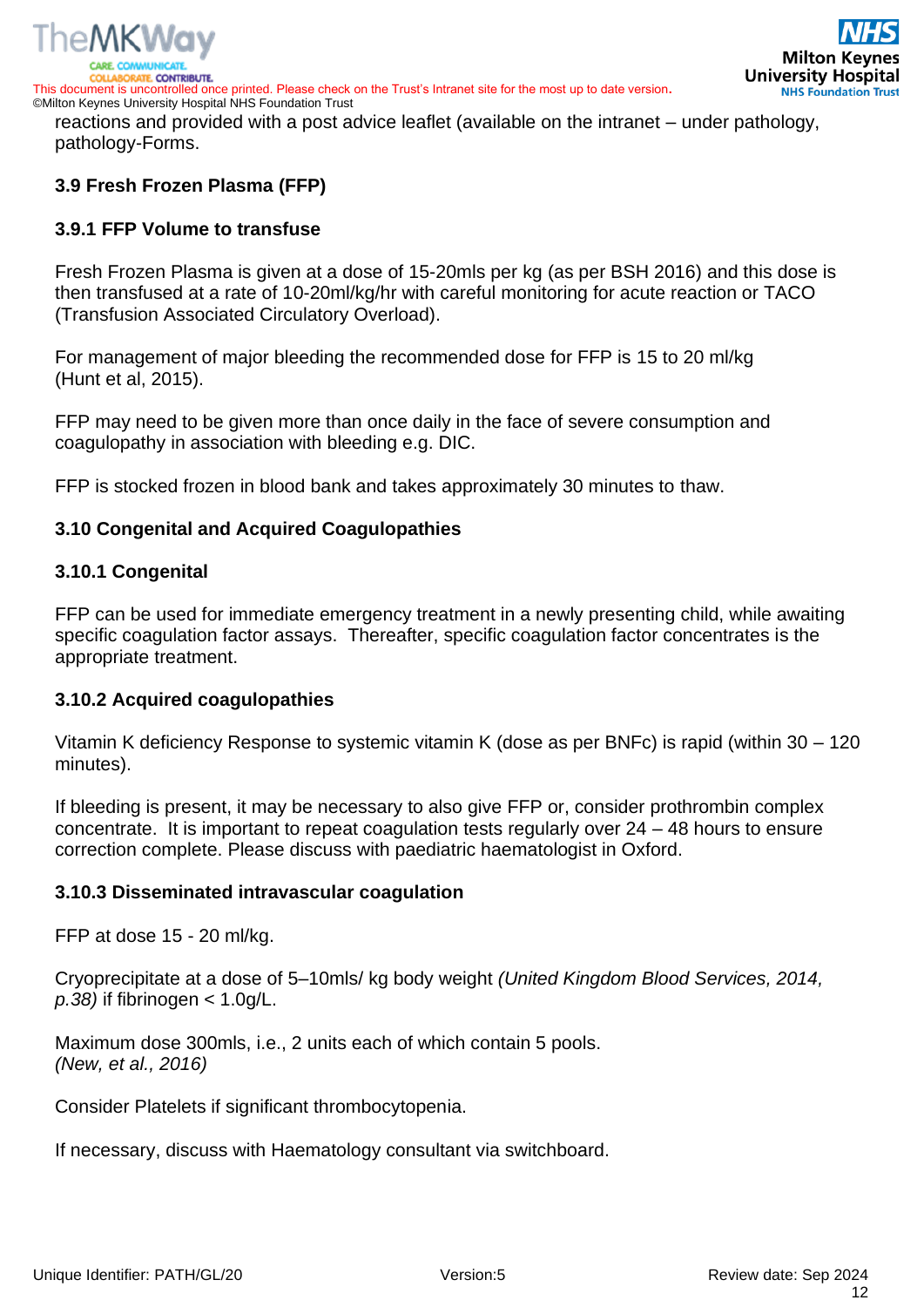

#### <span id="page-12-0"></span>**3.10.4 Severe Liver Disease**

Support with FFP, cryoprecipitate and platelets as appropriate until the recovery or child has a liver transplant.

# <span id="page-12-1"></span>**3.10.5 Anticoagulant Reversal**

There are few published data on anticoagulation in children.

The principles of anticoagulant reversal in children are the same as for adults.

If high INR and bleeding immediate reversal can be obtained with FFP or prothrombin complex concentrate (though there is no published data in children using PCC).

The INR should be checked after 2-6 hours and further doses given as required.

**Treatment of these children should be discussed with the paediatric consultant at the relevant tertiary hospital.**

#### <span id="page-12-2"></span>**3.11 Platelets**

Apheresis platelets are no longer a requirement for all children<16 years old. In practice, platelets with neonatal / infant specification will likely be apheresis to ensure they fulfil other requirements, e.g., second time donors.

*(SaBTO, 2019)*

Rh Negative females should receive Rh Negative platelets if possible.

**Note:** If Rh positive platelets have to be given, anti-D immunoglobulin should be administered (a dose of 250IU intramuscularly or intravenous - as per BNFc, should cover up to 5 apheresis platelet donations given within 6 weeks period). NOTE - Milton Keynes University Hospital currently only stocks 1500 IU. There is no risk associated with receiving a larger dose of Anti-D Ig than is recommended. Under no circumstances must the 1500IU vials be split.

#### <span id="page-12-3"></span>**3.11.1 Volume to transfuse**

Children < 15kg 10-20mls/kg.

Children > 15 kg single pack (approx. 260mls). Each pack has a different volume, but a child should only receive a maximum of one adult platelet unit.

Infusion rate 10-20mls/kg/hour. (usually 30-60 mins). *(United Kingdom Blood Services, 2014, p.125) (BSH, 2016)*

**Milton Key University Hospital** 

**NHS Foundation Trust**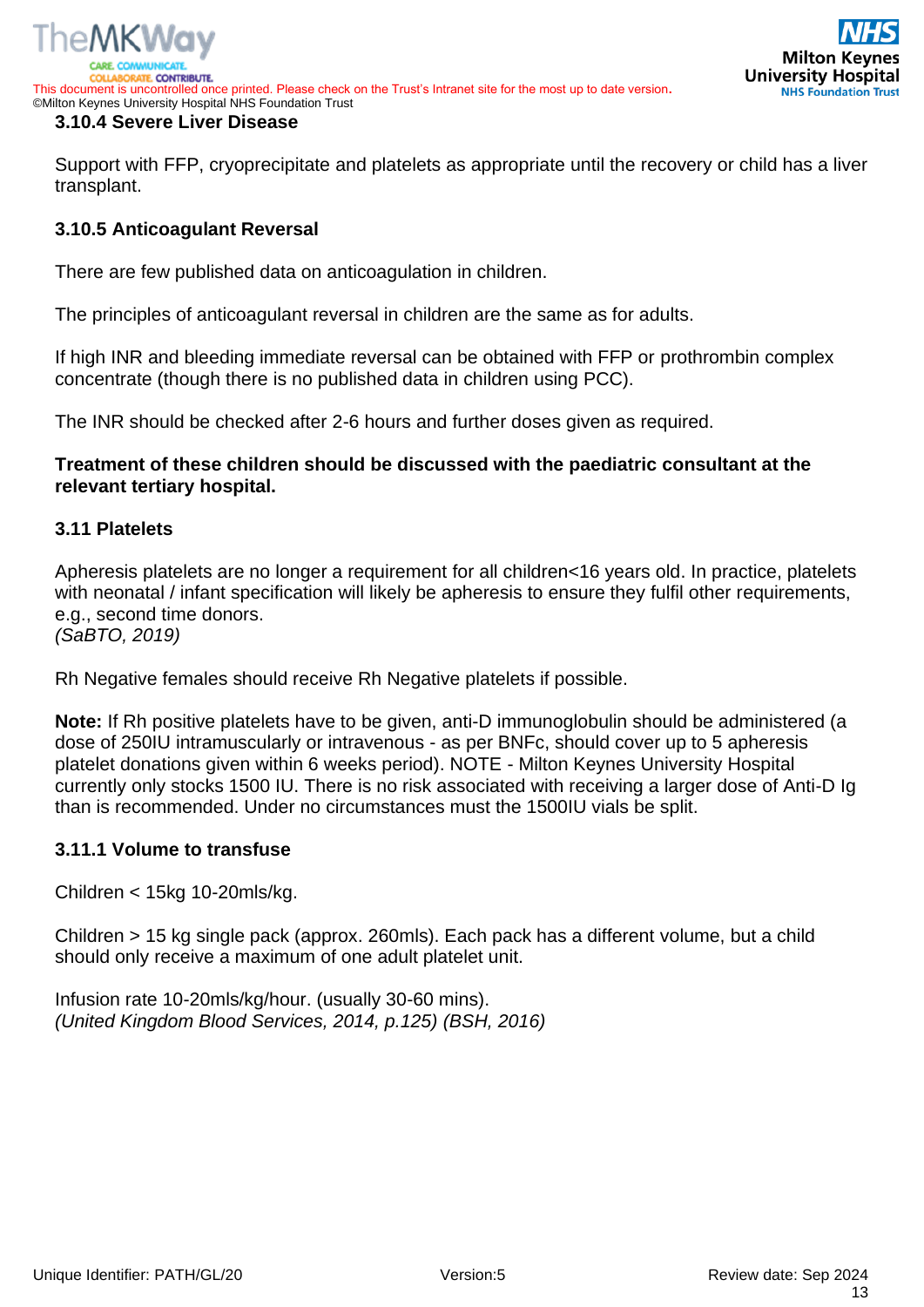

<span id="page-13-0"></span>The indication to give platelets is often on an **individual basis** and the threshold at which to transfuse a patient can vary depending on their previous bleeding history and the current clinical setting.

Oncology patients: refer to the following guideline: [http://ouh.oxnet.nhs.uk/BloodTransfusion/Document%20Library/Local%20Guidelines/Blood%20Tr](http://ouh.oxnet.nhs.uk/BloodTransfusion/Document%20Library/Local%20Guidelines/Blood%20Transfusion%20Guidelines%20for%20the%20use%20of%20special%20bloodblood%20components%20in%20paediatric%20haematology%20oncology.pdf) [ansfusion%20Guidelines%20for%20the%20use%20of%20special%20bloodblood%20components](http://ouh.oxnet.nhs.uk/BloodTransfusion/Document%20Library/Local%20Guidelines/Blood%20Transfusion%20Guidelines%20for%20the%20use%20of%20special%20bloodblood%20components%20in%20paediatric%20haematology%20oncology.pdf) [%20in%20paediatric%20haematology%20oncology.pdf](http://ouh.oxnet.nhs.uk/BloodTransfusion/Document%20Library/Local%20Guidelines/Blood%20Transfusion%20Guidelines%20for%20the%20use%20of%20special%20bloodblood%20components%20in%20paediatric%20haematology%20oncology.pdf)

# **NB. Ensure clotting screen normal**

# **Note: For cases of ITP refer to Paediatric ITP Guidance**

#### <span id="page-13-1"></span>**3.12 Cryoprecipitate**

Dose 5-10mls/kg. *(NICE, NG24, 2015, Section 1.5) (BSH, 2016)*

Rate of infusion 10-20ml/kg/hour *(United Kingdom Blood Services, 2014, p.40) (BSH, 2016)*

Maximum dose 300mls, i.e., 2 units each of which contain 5 pools. *(New, et al., 2016)*

This may be indicated in the context of deranged coagulation and bleeding, especially if there is DIC with low fibrinogen.

# **Please discuss with Consultant Haematologist on call (via switchboard) or Paediatric Haematology Consultant at Tertiary Hospital.**

#### <span id="page-13-2"></span>**3.13 Medication to Stop Bleeding**

If bleeding occurs, consider a local cause and local remedy (e.g. cauterization for epistaxis).

Other pharmacological interventions include:

- Vitamin K As per BNFc.
- Tranexamic acid early use in trauma may reduce mortality. An initial dose of 15mg/kg (MAX 1000mg) IV over 10 minutes given as soon as possible and within 3 hours of trauma followed by 2mg/kg/hour for at least 8 hours or until the bleeding stops has been recommended by the Royal College of Paediatrics and Child Health and the Neonatal AND Paediatric Pharmacists Group. (RCPCH, 2012)

# <span id="page-13-3"></span>**3.14 Special Requirements for Blood/Blood Products**

See Appendix 3.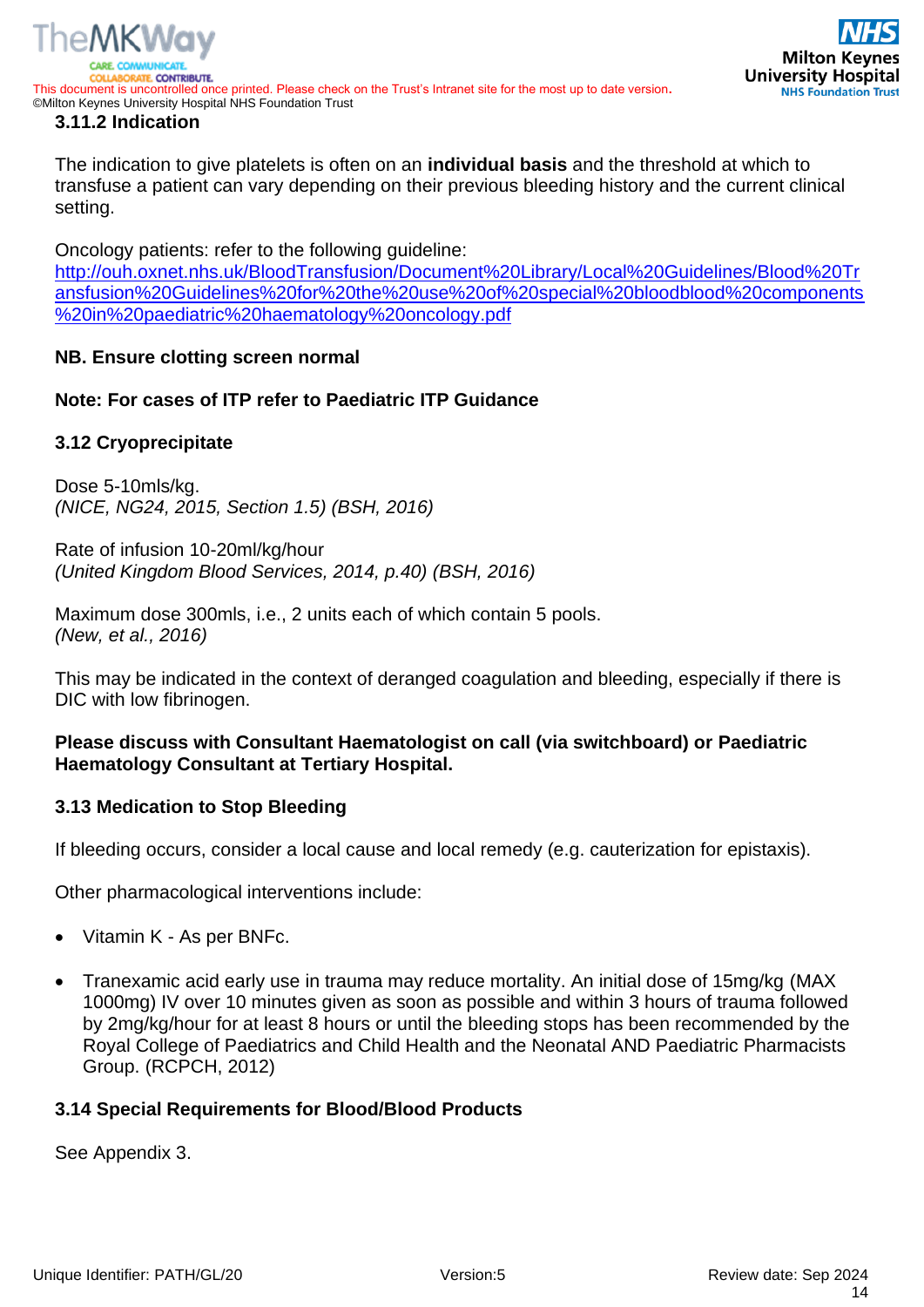# <span id="page-14-0"></span>**3.15 Children (under the age of 16) of Jehovah's Witnesses**

Please see Policy for the Treatment of Patients Refusing Blood and Blood Components.

# <span id="page-14-1"></span>**3.15.1 Children and young adults with diminished mental capacities**

Children and young adults with diminished mental capacities – should be treated in a similar manner to the unconscious patient in line with the Mental Capacity Act 2005. Reasonable efforts should be made to determine if an advance care plan exists, this includes discussions with relatives and or the individual's GP.

# <span id="page-14-2"></span>**3.16 Collection, Checking and Administration of Blood or Blood products**

Refer to Blood Transfusion Policy (PATH-GL-03).

# <span id="page-14-3"></span>**3.17 Management of Transfusion Reactions**

Blood Bank must be informed of all suspected moderate and/or severe transfusion reactions and complete a Blood/ Blood Components Reaction Form.

Refer to Blood Transfusion Policy PATH-GL-03.

See Appendix 5 (Anaphylaxis Algorithm) and See Appendix 6 (Management of Transfusion Reaction Flowchart).

# <span id="page-14-4"></span>**3.18 Reporting of Incidents**

Any unexpected event that has an actual or potential short-term or long-term detrimental effect on an individual patient or member of staff must be reported according to the Trust's Guidelines on Policy for Adverse Incident Reporting and to the Blood Transfusion Laboratory.

It is a legal requirement to investigate and report any serious adverse reaction or incident that occurred during any part of the transfusion process. This is done by the transfusion team These are reported to SHOT and MHRA via SABRE.

Incident reporting should include 'near miss' episodes involving procedural errors that were detected in time to prevent a serious complication of blood transfusion.

# <span id="page-14-5"></span>**4.0 Statement of evidence/references**

# <span id="page-14-6"></span>**4.1 Statement of evidence**

# <span id="page-14-7"></span>**4.2 References**

Bolton-Maggs, P.H.B. (ed) et al. on behalf of the Serious Hazards of Transfusion (SHOT) Steering Group. (2016) *The 2015 Annual SHOT Report*. [Online]. Available from: [https://www.shotuk.org/wp-content/uploads/myimages/SHOT-2015-Annual-Report-Web-Edition-](https://www.shotuk.org/wp-content/uploads/myimages/SHOT-2015-Annual-Report-Web-Edition-Final-bookmarked.pdf)[Final-bookmarked.pdf](https://www.shotuk.org/wp-content/uploads/myimages/SHOT-2015-Annual-Report-Web-Edition-Final-bookmarked.pdf) [Accessed 18 January 2021]

Bolton-Maggs, P.H.B. (ed) et al. on behalf of the Serious Hazards of Transfusion (SHOT) Steering Group. (2015) *The 2014 Annual SHOT Report*. [Online]. Available from: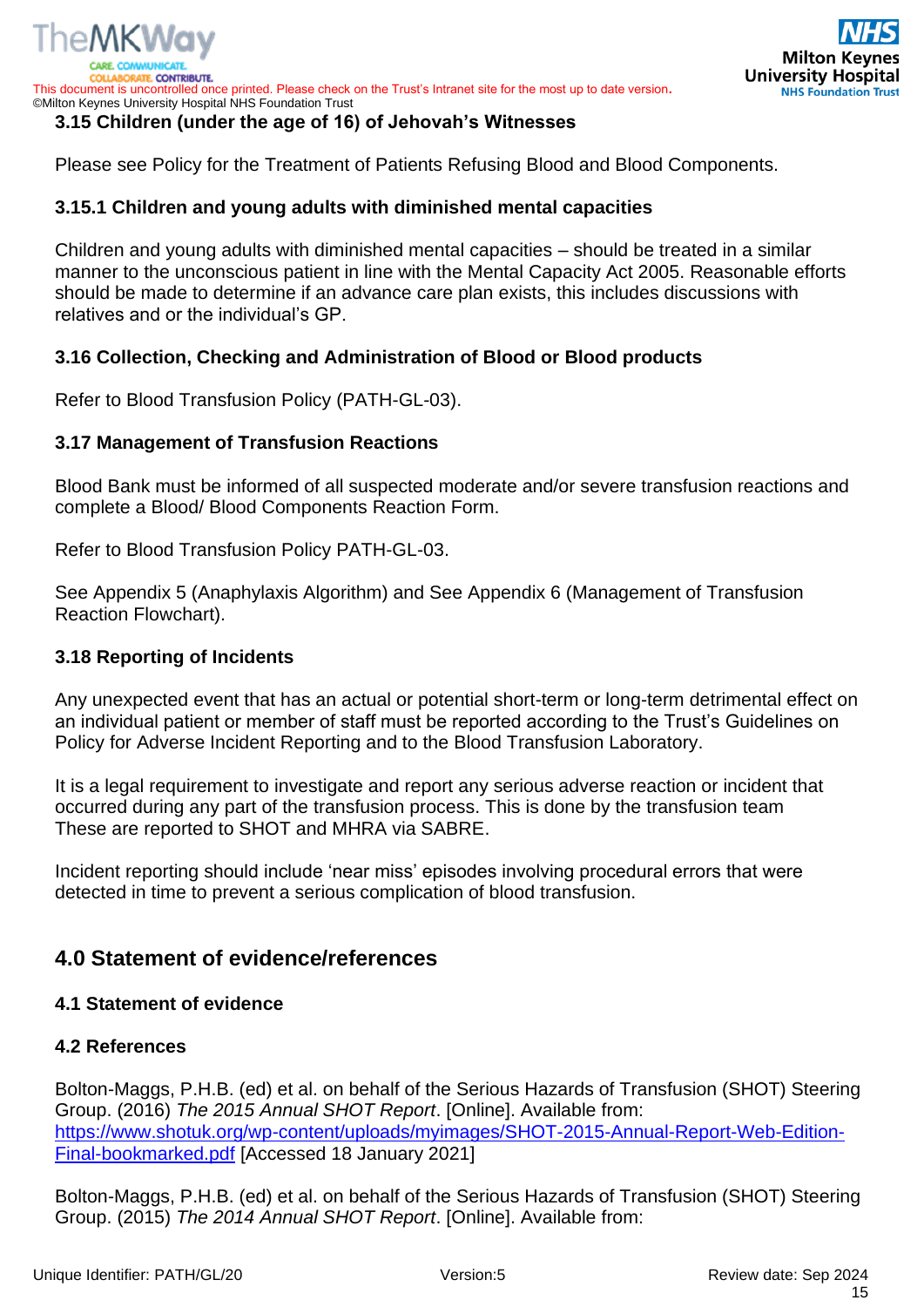

<https://www.shotuk.org/wp-content/uploads/myimages/report-2014.pdf> [Accessed 18 January 2021]

British Committee for Standards in Haematology (2012) *Guidelines for pre*‐*transfusion compatibility procedures in blood transfusion laboratories*. [Online]. Available from: [https://b-s](https://b-s-h.org.uk/guidelines/guidelines/pre-transfusion-compatibility-procedures-in-blood-transfusion-laboratories/)[h.org.uk/guidelines/guidelines/pre-transfusion-compatibility-procedures-in-blood-transfusion](https://b-s-h.org.uk/guidelines/guidelines/pre-transfusion-compatibility-procedures-in-blood-transfusion-laboratories/)[laboratories/](https://b-s-h.org.uk/guidelines/guidelines/pre-transfusion-compatibility-procedures-in-blood-transfusion-laboratories/) [Accessed 18 January 2021] *See also the April 2017 update to this guideline at* [https://b-s-h.org.uk/media/15725/monoclonal](https://b-s-h.org.uk/media/15725/monoclonal-antibodies-addendum.pdf)[antibodies-addendum.pdf](https://b-s-h.org.uk/media/15725/monoclonal-antibodies-addendum.pdf)

Department for Constitutional Affairs (2007) *Mental Capacity Act 2005: Code of Practice*. Issued by the Lord Chancellor on 23 April 2007 in accordance with sections 42 and 43 of the Act. [Online]. Available from: [https://www.gov.uk/government/publications/mental-capacity-act-code-of](https://www.gov.uk/government/publications/mental-capacity-act-code-of-practice)[practice](https://www.gov.uk/government/publications/mental-capacity-act-code-of-practice) [Accessed 19 January 2021]

Foukaneli, T., et al., on behalf of the British Society for Haematology Guidelines Transfusion Task Force (2020) *Guidelines on the use of irradiated blood components*. [Online]. Available from: <https://b-s-h.org.uk/guidelines/guidelines/guidelines-on-the-use-of-irradiated-blood-components/> [Accessed 19 January 2021]

Furosemide. In: Paediatric Formulary Committee (2020) *British National Formulary for Children (BNFC).* [Online]. London: BMJ Group, Pharmaceutical Press and RCPCH Publications. Last updated 02-Dec-2020. Available from:<https://bnfc.nice.org.uk/drug/furosemide.html> [Accessed 19 January 2021]

Joint United Kingdom (UK) Blood Transfusion and Tissue Transplantation Services Professional Advisory Committee (2013) *Guidelines for the Blood Transfusion Services in the UK*. 8th ed. Last updated January 2021 – Change Notification No.3 -2021. [Online]. Available from: <https://www.transfusionguidelines.org/red-book> [Accessed 18 January 2021]

National Blood Transfusion Committee (2016a) *Requirements for training and assessment in blood transfusion.* [Online]. Available from: [https://www.transfusionguidelines.org/document](https://www.transfusionguidelines.org/document-library/documents/nbtc-requirements-for-training-and-assessment-final/download-file/NBTC%20Requirements%20for%20Training%20and%20Assessment%20FINAL.pdf)[library/documents/nbtc-requirements-for-training-and-assessment-final/download](https://www.transfusionguidelines.org/document-library/documents/nbtc-requirements-for-training-and-assessment-final/download-file/NBTC%20Requirements%20for%20Training%20and%20Assessment%20FINAL.pdf)[file/NBTC%20Requirements%20for%20Training%20and%20Assessment%20FINAL.pdf](https://www.transfusionguidelines.org/document-library/documents/nbtc-requirements-for-training-and-assessment-final/download-file/NBTC%20Requirements%20for%20Training%20and%20Assessment%20FINAL.pdf) [Accessed 18 January 2021]

National Blood Transfusion Committee (2016b) *Appendix 1 – NBTC national standards for the clinical transfusion process.* [Online]. Available from: [https://www.transfusionguidelines.org/document-library/documents/nbtc-requirements-for-training](https://www.transfusionguidelines.org/document-library/documents/nbtc-requirements-for-training-and-assessment-appendix-final/download-file/NBTC%20Requirements%20for%20Training%20and%20Assessment%20APPENDIX%20FINAL.pdf)[and-assessment-appendix-final/download](https://www.transfusionguidelines.org/document-library/documents/nbtc-requirements-for-training-and-assessment-appendix-final/download-file/NBTC%20Requirements%20for%20Training%20and%20Assessment%20APPENDIX%20FINAL.pdf)[file/NBTC%20Requirements%20for%20Training%20and%20Assessment%20APPENDIX%20FIN](https://www.transfusionguidelines.org/document-library/documents/nbtc-requirements-for-training-and-assessment-appendix-final/download-file/NBTC%20Requirements%20for%20Training%20and%20Assessment%20APPENDIX%20FINAL.pdf) [AL.pdf](https://www.transfusionguidelines.org/document-library/documents/nbtc-requirements-for-training-and-assessment-appendix-final/download-file/NBTC%20Requirements%20for%20Training%20and%20Assessment%20APPENDIX%20FINAL.pdf) [Accessed 18 January 2021]

National Institute for Health and Care Excellence (2015) *Blood transfusion*. NICE guideline [NG24]. [Online]. Available from:<https://www.nice.org.uk/guidance/NG24> [Accessed 18 January 2021]

National Institute for Health and Care Excellence (2016) *Blood transfusion*. Quality Standard [QS138]. [Online]. Available from:<https://www.nice.org.uk/guidance/QS138> [Accessed 18 January 2021]

New, H.V. et al, on behalf of the British Committee for Standards in Haematology (2016) *Guidelines on transfusion for fetuses, neonates and older children*. [Online]. Available from: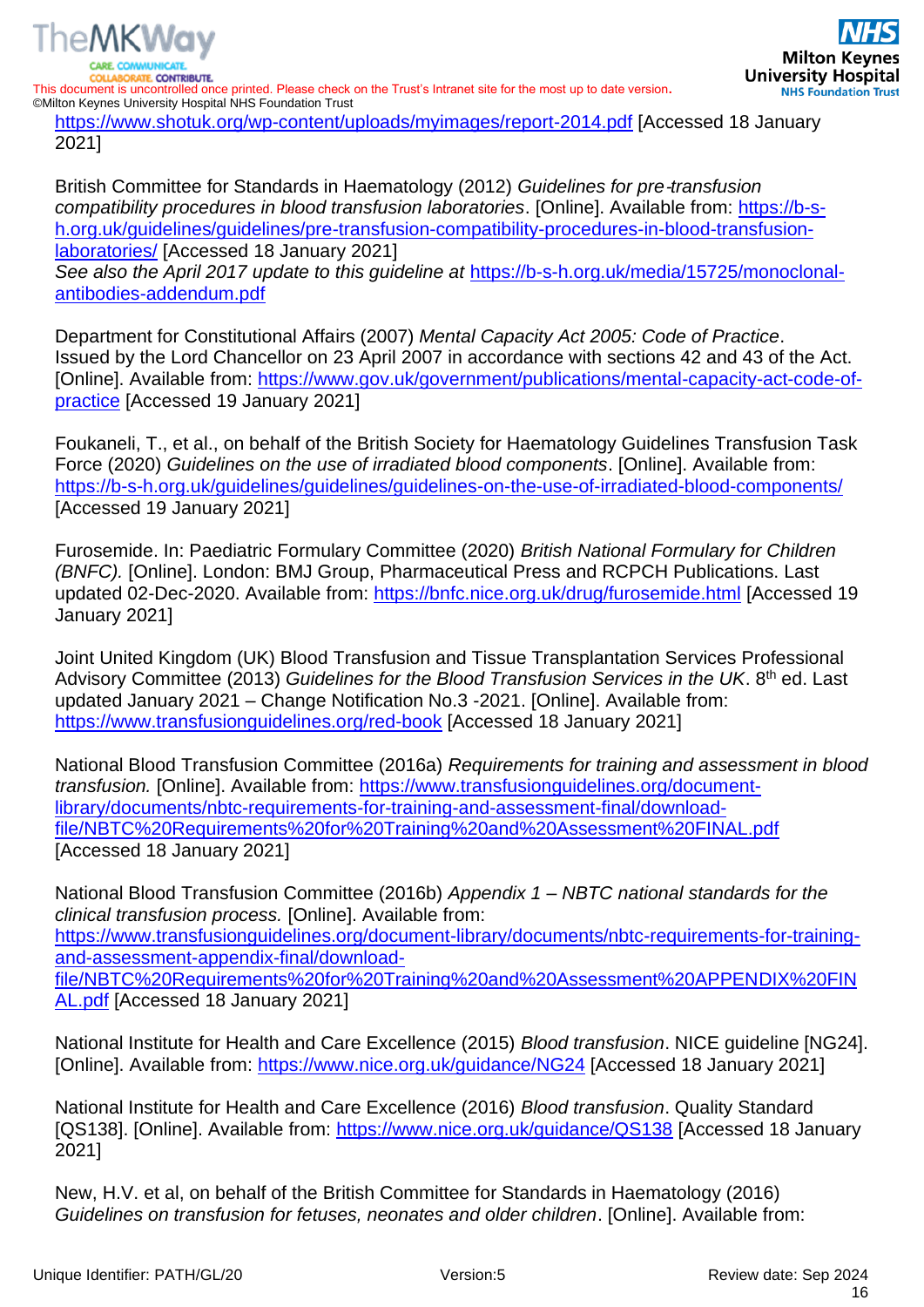

The MKWay

<https://b-s-h.org.uk/guidelines/guidelines/transfusion-for-fetuses-neonates-and-older-children/>

[Accessed 18 January 2021] *See also the August 2020 addendum to this guideline at* [https://b-s](https://b-s-h.org.uk/media/18619/addendum-for-gl-on-transfusion-for-fetuses-neonates-and-older-children-aug-21-2020.pdf)[h.org.uk/media/18619/addendum-for-gl-on-transfusion-for-fetuses-neonates-and-older-children](https://b-s-h.org.uk/media/18619/addendum-for-gl-on-transfusion-for-fetuses-neonates-and-older-children-aug-21-2020.pdf)[aug-21-2020.pdf](https://b-s-h.org.uk/media/18619/addendum-for-gl-on-transfusion-for-fetuses-neonates-and-older-children-aug-21-2020.pdf)

NHS Blood and Transplant (2010) *National comparative audit of the use of red cells in neonates*  and children 2010. [Online]. Available from: [https://nhsbtdbe.blob.core.windows.net/umbraco](https://nhsbtdbe.blob.core.windows.net/umbraco-assets-corp/14936/nca-red_cells_neonates_children.pdf)[assets-corp/14936/nca-red\\_cells\\_neonates\\_children.pdf](https://nhsbtdbe.blob.core.windows.net/umbraco-assets-corp/14936/nca-red_cells_neonates_children.pdf) [Accessed 18 January 2021]

NHS Blood and Transplant. Patient information leaflets. *NHS Blood and Transplant* [Online]. <https://hospital.blood.co.uk/patient-services/patient-blood-management/patient-information-leaflets/> [Accessed 18 January 2021]

Oxford University Hospitals NHS Foundation Trust (2017) *Blood transfusion guidelines for the use of special blood components in paediatric haematology/oncology*. Version 5.0, July 2017. [Online]. Available from:

[http://ouh.oxnet.nhs.uk/BloodTransfusion/Document%20Library/Local%20Guidelines/Blood%20Tr](http://ouh.oxnet.nhs.uk/BloodTransfusion/Document%20Library/Local%20Guidelines/Blood%20Transfusion%20Guidelines%20for%20the%20use%20of%20special%20bloodblood%20components%20in%20paediatric%20haematology%20oncology.pdf) [ansfusion%20Guidelines%20for%20the%20use%20of%20special%20bloodblood%20components](http://ouh.oxnet.nhs.uk/BloodTransfusion/Document%20Library/Local%20Guidelines/Blood%20Transfusion%20Guidelines%20for%20the%20use%20of%20special%20bloodblood%20components%20in%20paediatric%20haematology%20oncology.pdf) [%20in%20paediatric%20haematology%20oncology.pdf](http://ouh.oxnet.nhs.uk/BloodTransfusion/Document%20Library/Local%20Guidelines/Blood%20Transfusion%20Guidelines%20for%20the%20use%20of%20special%20bloodblood%20components%20in%20paediatric%20haematology%20oncology.pdf) [Accessed 18 January 2021]

Oxford University Hospitals NHS Foundation Trust (2020) *Paediatric haematology/oncology guidelines*. [Online]. Available from:

<http://ouh.oxnet.nhs.uk/PaedHaemOnc/Pages/HaematologyOncologyGuidelines.aspx> [Accessed 18 January 2021]

Phytomenadione. In: Paediatric Formulary Committee (2020) *British National Formulary for Children (BNFC).* [Online]. London: BMJ Group, Pharmaceutical Press and RCPCH Publications. Last updated 02-Dec-2020. Available from:<https://bnfc.nice.org.uk/drug/phytomenadione.html> [Accessed 19 January 2021]

Resuscitation Council (UK) (2008) *Emergency treatment of anaphylactic reactions: guidelines for healthcare providers*. [Online]. Available from: [https://www.resus.org.uk/sites/default/files/2020-](https://www.resus.org.uk/sites/default/files/2020-06/EmergencyTreatmentOfAnaphylacticReactions%20%281%29.pdf) [06/EmergencyTreatmentOfAnaphylacticReactions%20%281%29.pdf](https://www.resus.org.uk/sites/default/files/2020-06/EmergencyTreatmentOfAnaphylacticReactions%20%281%29.pdf) [Accessed 19 January 2021]

Royal College of Paediatrics and Child Health (2012) *Major trauma and the use of tranexamic acid in children*. Evidence statement. November 2012. [Online]. Available from: [https://www.rcem.ac.uk/docs/External%20Guidance/10k.%20Major%20trauma%20and%20the%2](https://www.rcem.ac.uk/docs/External%20Guidance/10k.%20Major%20trauma%20and%20the%20use%20of%20tranexamic%20acid%20in%20children%20Evidence%20statement%20(RCPCH,%20Nov%202012).pdf) [0use%20of%20tranexamic%20acid%20in%20children%20Evidence%20statement%20\(RCPCH,%](https://www.rcem.ac.uk/docs/External%20Guidance/10k.%20Major%20trauma%20and%20the%20use%20of%20tranexamic%20acid%20in%20children%20Evidence%20statement%20(RCPCH,%20Nov%202012).pdf) [20Nov%202012\).pdf](https://www.rcem.ac.uk/docs/External%20Guidance/10k.%20Major%20trauma%20and%20the%20use%20of%20tranexamic%20acid%20in%20children%20Evidence%20statement%20(RCPCH,%20Nov%202012).pdf) [Accessed 18 January 2021]

Safety of Blood, Tissues and Organs Expert Advisory Committee (SaBTO) (2020) *Guidelines from the expert advisory committee on the Safety of Blood, Tissues and Organs (SaBTO) on patient consent for blood transfusion*. [Online]. Available from:

<https://www.gov.uk/government/publications/blood-transfusion-patient-consent> [Accessed 18 January 2021]

Safety of Blood, Tissues and Organs Expert Advisory Committee (SaBTO) (2012) *Report of the Cytomegalovirus Steering Group*. [Online]. Available from:

<https://www.gov.uk/government/publications/sabto-report-of-the-cytomegalovirus-steering-group> [Accessed 18 January 2021]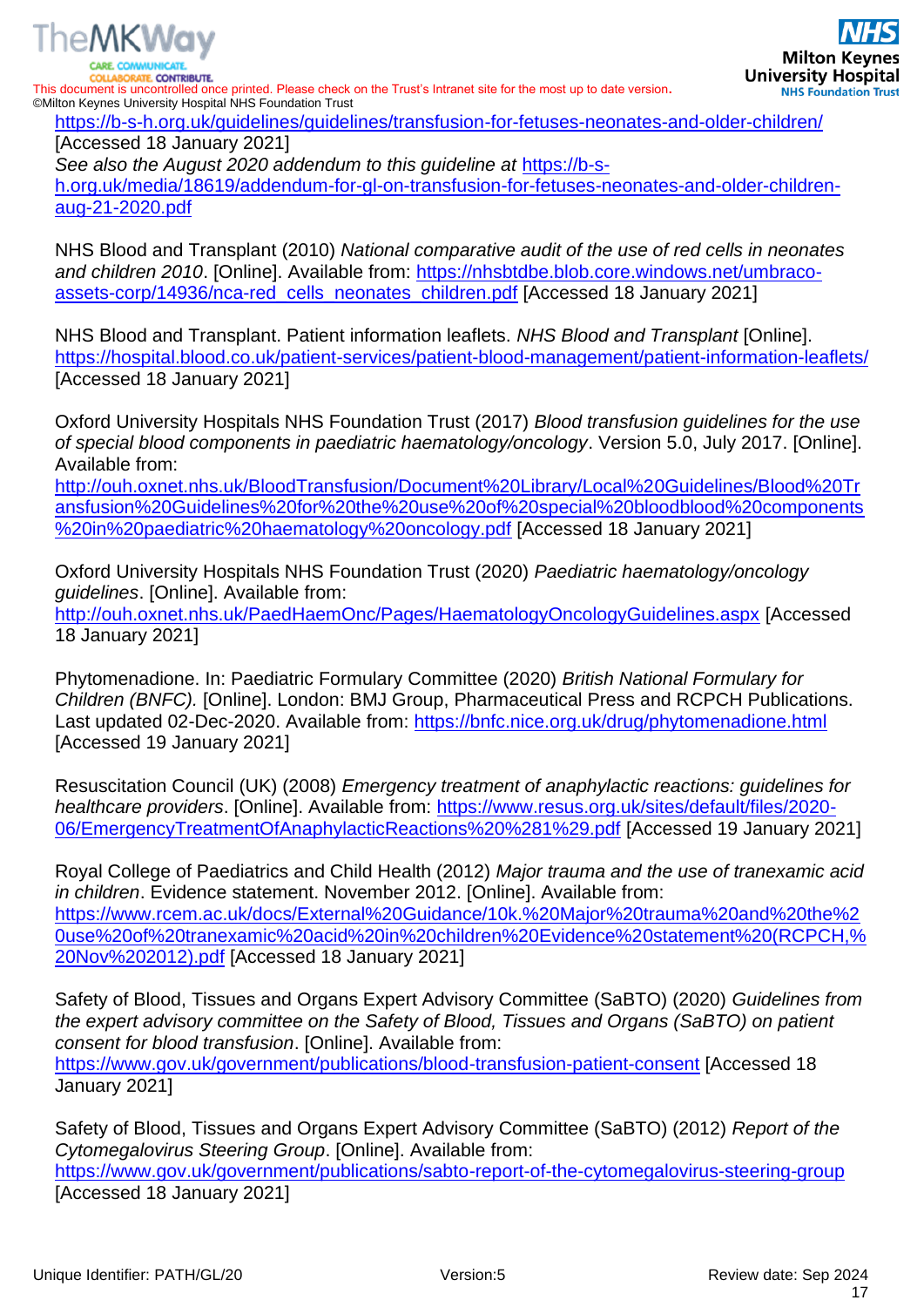

Tinegate, H., et al. (2012) *Guideline on the investigation and management of acute transfusion reactions. Prepared by the BCSH Blood Transfusion Task Force*. [Online]. Available from: [https://b-s-h.org.uk/guidelines/guidelines/investigation-and-management-of-acute-transfusion](https://b-s-h.org.uk/guidelines/guidelines/investigation-and-management-of-acute-transfusion-reactions/)[reactions/](https://b-s-h.org.uk/guidelines/guidelines/investigation-and-management-of-acute-transfusion-reactions/) [Accessed 19 January 2021]

Tranexamic acid. In: Paediatric Formulary Committee (2020) *British National Formulary for Children (BNFC).* [Online]. London: BMJ Group, Pharmaceutical Press and RCPCH Publications. Last updated 02-Dec-2020. Available from:<https://bnfc.nice.org.uk/drug/tranexamic-acid.html> [Accessed 18 January 2021]

United Kingdom Blood Services (2014) *Handbook of transfusion medicine*. 5<sup>th</sup> ed. [Online]. Available from:<https://www.transfusionguidelines.org/transfusion-handbook> [Accessed 18 January 2021]

# <span id="page-17-0"></span>**5.0 Governance**

# <span id="page-17-1"></span>**5.1 Document review history**

| <b>Version number</b> | <b>Review date</b> | Reviewed<br>b٧ | <b>Changes made</b> |
|-----------------------|--------------------|----------------|---------------------|
|                       | 08/2020            | Paediatrics    |                     |

# <span id="page-17-2"></span>**5.2 Consultation History**

| <b>Stakeholders</b> | Area of                                                 | <b>Date Sent</b> | <b>Date</b>     | <b>Comments</b>                                            | <b>Endorsed Yes/No</b>                                                                                              |
|---------------------|---------------------------------------------------------|------------------|-----------------|------------------------------------------------------------|---------------------------------------------------------------------------------------------------------------------|
| Name/Board          | <b>Expertise</b>                                        |                  | <b>Received</b> |                                                            |                                                                                                                     |
|                     | Spec Trans<br>Practitioner                              | 17/8/2020        | 17/8/2020       | e-learning for<br>nursing staff                            | yes                                                                                                                 |
|                     | <b>Spec Trans</b><br>Practitioner                       | 13/9/20          | 14/9/20         | Activating major<br>haemorrhage paeds                      | yes                                                                                                                 |
|                     | Consultant<br>Paediatrician                             |                  |                 | Updated                                                    | Yes                                                                                                                 |
|                     | <b>Spec Trans</b><br>Practitioner                       | 26/1/2021        | 26/1/2021       | <b>BSH 2016</b>                                            | However, on<br>consultation with<br>onc at OUH, they<br>recommend 10-<br>20ml. This is<br>reflected in 3.9-<br>3.10 |
|                     | <b>Spec Trans</b><br>Practitioner                       | 26/1/2021        | 26/1/2021       | recommend<br>transfusion FFP 15-<br>20ml per Kg.           |                                                                                                                     |
|                     | Consultant<br>Paediatrician                             | 28/1/2021        | 28/1/2021       | <b>Comments</b><br>addressed                               | Yes                                                                                                                 |
|                     | Library and<br>e-Learning<br><b>Services</b><br>Manager | 12/2020          | 26/1/2021       | Reviewed and<br>references<br>incorporated                 | Yes                                                                                                                 |
|                     | <b>Spec Trans</b><br>Practitioner                       | 28/1/2021        | 29/1/2021       | Reviewed by Dr<br>Aye, Caroline's<br>comments<br>addressed | Await final copy                                                                                                    |

# <span id="page-17-3"></span>**5.3 Audit and monitoring**

| Audit /<br><b>Monitoring</b><br><b>Criteria</b> | Tool                                                                                                                                        | <b>Audit Lead</b>                              | <b>Frequency</b><br>of Audit                         | <b>Responsible</b><br>Committee /<br><b>Board</b> |
|-------------------------------------------------|---------------------------------------------------------------------------------------------------------------------------------------------|------------------------------------------------|------------------------------------------------------|---------------------------------------------------|
| The blood<br>transfusion<br>process, as         | Traceability documentation completed in<br>a)<br>clinical area and returned to blood bank<br>after every blood/blood product<br>transfused. | <b>Blood</b><br>Transfusion<br>Team, including | a) Hospital<br>Transfusion<br>Committee<br>quarterly | Hospital<br>Transfusion<br>Committee and          |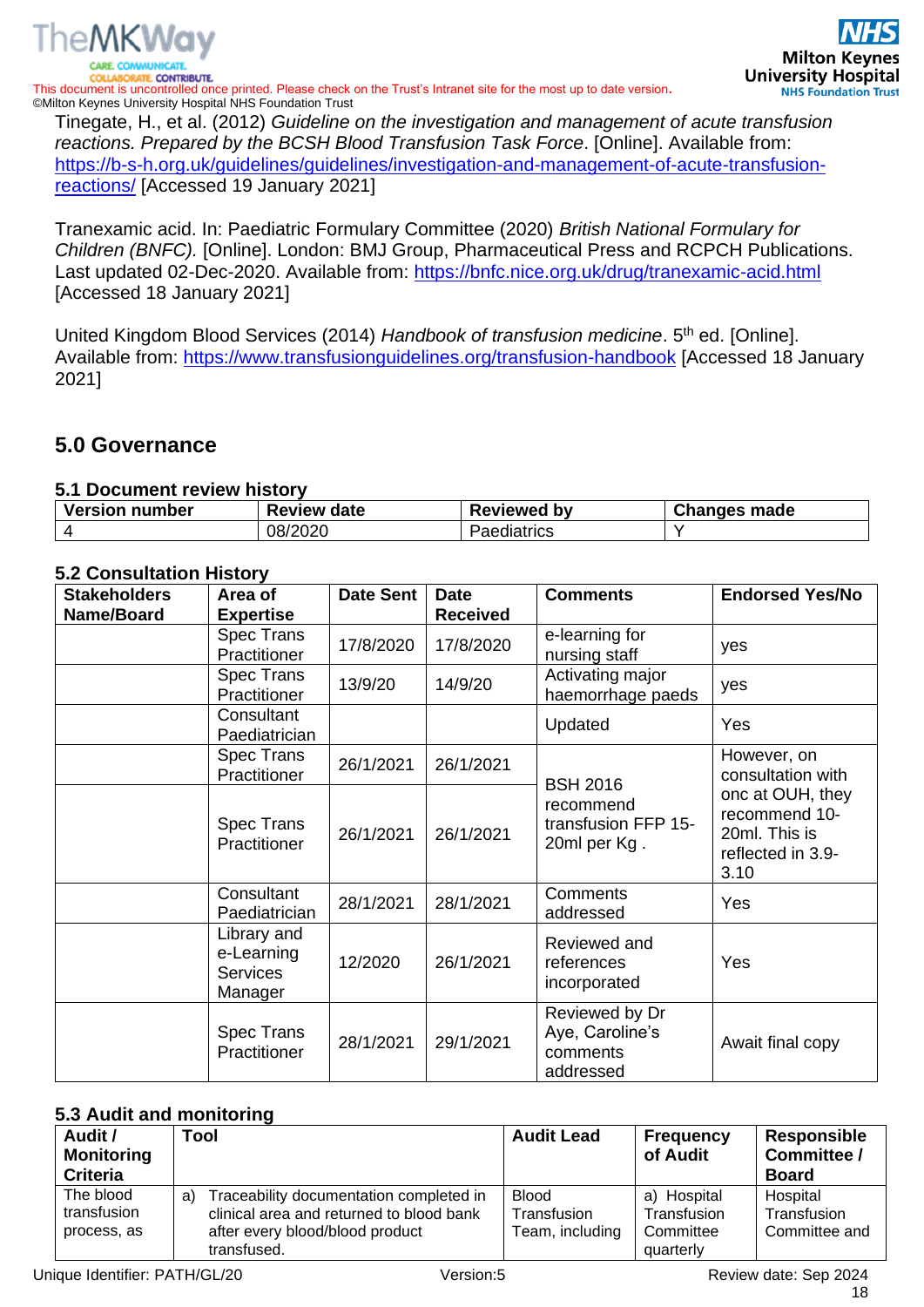

**Milton Keynes University Hospital NHS Foundation Trust** 

**COLLABORATE, CONTRIBUTE.** This document is uncontrolled once printed. Please check on the Trust's Intranet site for the most up to date version**.** ©Milton Keynes University Hospital NHS Foundation Trust

| outlined in the | b) | Report to hospital Transfusion Committee    | Specialist      | <b>Care Standards</b> |
|-----------------|----|---------------------------------------------|-----------------|-----------------------|
| Guideline       |    | $(HTC)$ .                                   | Practitioner of | Committee             |
|                 | C) | National, Regional and Trust blood          | Transfusion     | (CSC)                 |
|                 |    | transfusion audit when appropriate.         | and Consultant  |                       |
|                 | d) | 2 yearly transfusion training for all staff | Haematologist   |                       |
|                 |    | involved in the transfusion process.        | and Blood Bank  |                       |
|                 | e) | In cases of near miss or incident a report  | Manager         |                       |
|                 |    | is sent to Serious Hazards of Transfusion   |                 |                       |
|                 |    | (SHOT) and MHRA.                            |                 |                       |
|                 |    | NBTC competency testing.                    |                 |                       |

# <span id="page-18-0"></span>**5.4 Equality Impact Assessment**

As part of its development, this Guideline and its impact on equality has been reviewed. The purpose of the assessment is to minimise and if possible remove any disproportionate impact on the grounds of race, gender, disability, age, sexual orientation, religion or belief, pregnancy and maternity, gender reassignment or marriage and civil partnership. No detriment was identified. Equality Impact assessments will show any future actions required to overcome any identified barriers or discriminatory practice.

|                                                                                  |                    | <b>Equality Impact Assessment</b> |                                                                                                                              |            |  |
|----------------------------------------------------------------------------------|--------------------|-----------------------------------|------------------------------------------------------------------------------------------------------------------------------|------------|--|
| <b>Division</b>                                                                  | Women and Children |                                   | Department                                                                                                                   | Paediatric |  |
| Person completing the<br>EqIA                                                    |                    |                                   | Contact No.                                                                                                                  |            |  |
| Others involved:                                                                 | <b>Nil</b>         |                                   | Date of assessment:                                                                                                          | 17/08/2020 |  |
| <b>Existing policy/service</b>                                                   | Yes                |                                   | New policy/service                                                                                                           | <b>No</b>  |  |
|                                                                                  |                    |                                   |                                                                                                                              |            |  |
| Will patients, carers, the public or staff<br>be affected by the policy/service? |                    | Yes                               |                                                                                                                              |            |  |
| If staff, how many/which groups will be<br>affected?                             |                    | <b>Medical and Nursing staff</b>  |                                                                                                                              |            |  |
|                                                                                  |                    |                                   |                                                                                                                              |            |  |
| Protected characteristic                                                         |                    | Any impact?                       | Comments                                                                                                                     |            |  |
| Age                                                                              |                    | <b>NO</b>                         | Positive impact as the policy aims to<br>recognise diversity, promote inclusion and<br>fair treatment for patients and staff |            |  |
| <b>Disability</b>                                                                |                    | <b>NO</b>                         |                                                                                                                              |            |  |
| Gender reassignment                                                              |                    | <b>NO</b>                         |                                                                                                                              |            |  |
| Marriage and civil partnership                                                   |                    | <b>NO</b>                         |                                                                                                                              |            |  |
| Pregnancy and maternity                                                          |                    | <b>NO</b>                         |                                                                                                                              |            |  |
| Race                                                                             |                    | <b>NO</b>                         |                                                                                                                              |            |  |
| Religion or belief                                                               |                    | <b>NO</b>                         |                                                                                                                              |            |  |
| <b>Sex</b>                                                                       |                    | <b>NO</b>                         |                                                                                                                              |            |  |
| Sexual orientation                                                               |                    | <b>NO</b>                         |                                                                                                                              |            |  |
|                                                                                  |                    |                                   |                                                                                                                              |            |  |
| What consultation method(s) have you carried out?                                |                    |                                   |                                                                                                                              |            |  |
| Face to Face, via e-mail, meetings                                               |                    |                                   |                                                                                                                              |            |  |
| How are the changes/amendments to the policies/services communicated?            |                    |                                   |                                                                                                                              |            |  |
| Face to Face, via e-mail, meetings                                               |                    |                                   |                                                                                                                              |            |  |
| Unique Identifier: PATH/GL/20<br>Version:5<br>Review date: Sep 2024              |                    |                                   |                                                                                                                              |            |  |

19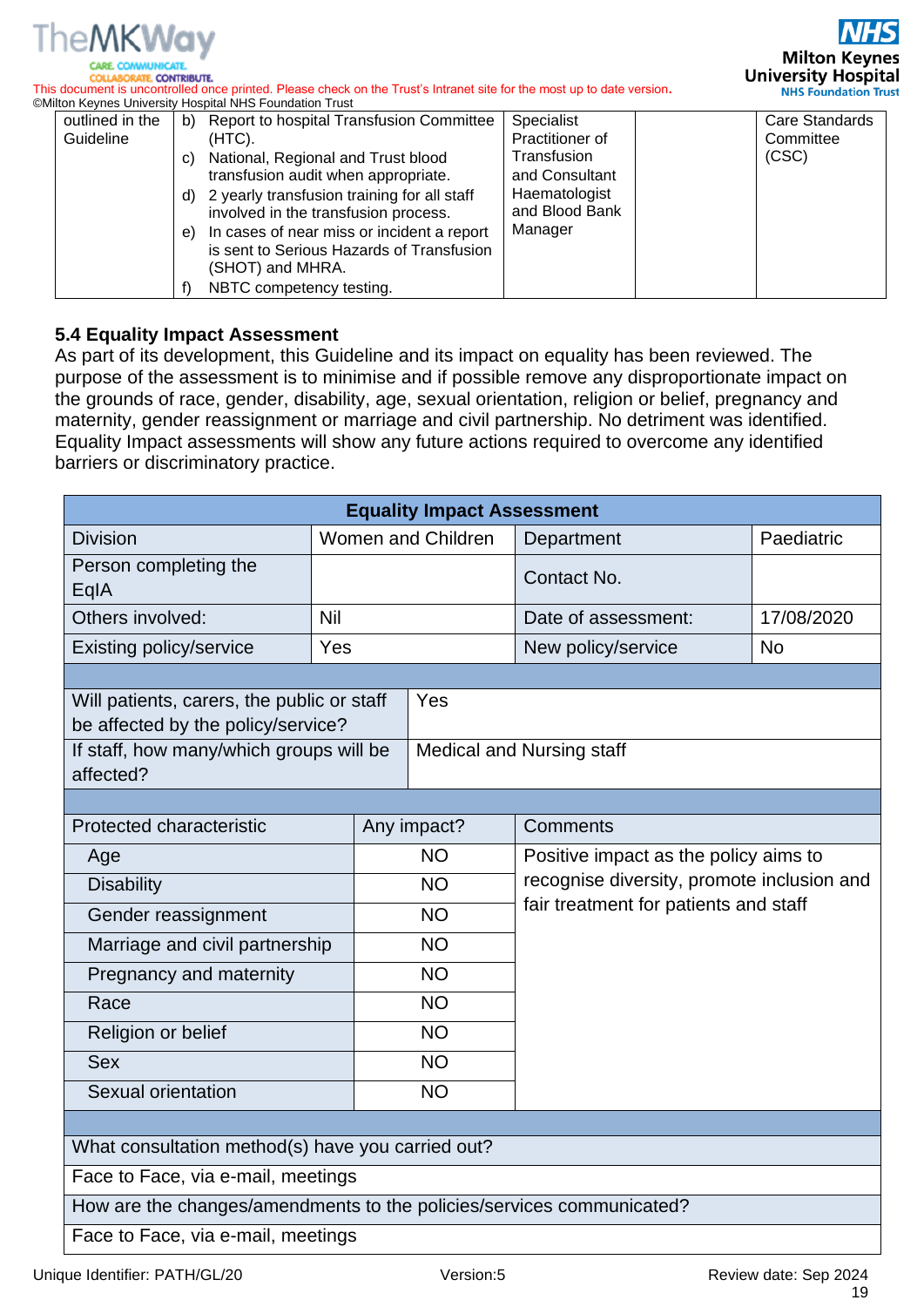

**COLLABORATE, CONTRIBUTE.** 

This document is uncontrolled once printed. Please check on the Trust's Intranet site for the most up to date version**.** ©Milton Keynes University Hospital NHS Foundation Trust

What future actions need to be taken to overcome any barriers or discrimination?

| What?               |     | Who will lead this?   Date of completion | Resources needed |
|---------------------|-----|------------------------------------------|------------------|
| N/A                 | N/A | N/A                                      | N/A              |
| Review date of EqIA |     |                                          |                  |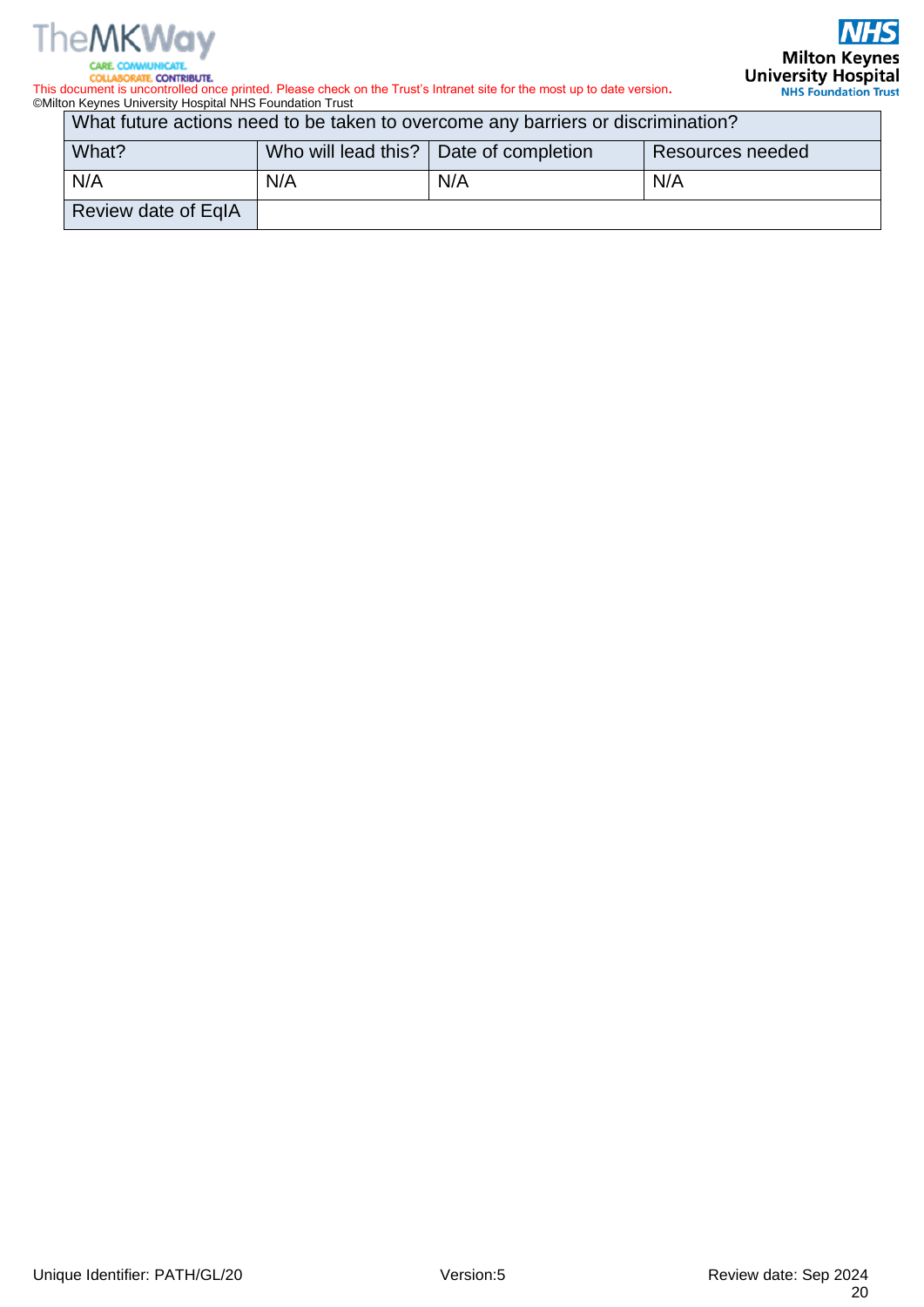



# <span id="page-20-0"></span>**Appendix 1: Blood Transfusion Prescription and Administration Record**

The blood transfusion prescription and administration form is available in ward 4 and ward 5.

# <span id="page-20-1"></span>**Appendix 2: Oxford University Hospitals NHS Foundation Trust, Paediatric Haematology / Oncology Guidelines. 2020**

Please refer to:

Oxford University Hospitals NHS Foundation Trust (2020) *Paediatric haematology/oncology guidelines*. [Online]. Available from:

<http://ouh.oxnet.nhs.uk/PaedHaemOnc/Pages/HaematologyOncologyGuidelines.aspx> [Accessed 18 January 2021]

# <span id="page-20-2"></span>**Appendix 3: Guidelines for the Use of Special Blood Components in Paediatric Haematology / Oncology**

Please refer to:

# **Oxford University Hospitals Guideline**

Oxford University Hospitals NHS Foundation Trust (2017) *Blood transfusion guidelines for the use of special blood components in paediatric haematology/oncology*. Version 5.0, July 2017. [Online]. Available from:

[http://ouh.oxnet.nhs.uk/BloodTransfusion/Document%20Library/Local%20Guidelines/Blood%20Tr](http://ouh.oxnet.nhs.uk/BloodTransfusion/Document%20Library/Local%20Guidelines/Blood%20Transfusion%20Guidelines%20for%20the%20use%20of%20special%20bloodblood%20components%20in%20paediatric%20haematology%20oncology.pdf) [ansfusion%20Guidelines%20for%20the%20use%20of%20special%20bloodblood%20components](http://ouh.oxnet.nhs.uk/BloodTransfusion/Document%20Library/Local%20Guidelines/Blood%20Transfusion%20Guidelines%20for%20the%20use%20of%20special%20bloodblood%20components%20in%20paediatric%20haematology%20oncology.pdf) [%20in%20paediatric%20haematology%20oncology.pdf](http://ouh.oxnet.nhs.uk/BloodTransfusion/Document%20Library/Local%20Guidelines/Blood%20Transfusion%20Guidelines%20for%20the%20use%20of%20special%20bloodblood%20components%20in%20paediatric%20haematology%20oncology.pdf) [Accessed 18 January 2021]

# **The 'Red Book'**

Joint United Kingdom (UK) Blood Transfusion and Tissue Transplantation Services Professional Advisory Committee (2013) *Guidelines for the Blood Transfusion Services in the UK*. 8th ed. Last updated January 2021 – Change Notification No.3 -2021. [Online]. Available from: <https://www.transfusionguidelines.org/red-book> [Accessed 18 January 2021]

"The 'Red Book' (as the printed version of these guidelines are known) aims to define guidelines for all materials produced by the United Kingdom Blood Transfusion Services for both therapeutic and diagnostic use. The guidelines reflect an expert view of current best practice, provide specifications of products, and describe technical details of processes. Every effort has been made to ensure that the guidelines reflect the legally binding requirements of the Blood Safety (and Quality) and Regulations, UK Statutory Instrument 2005 No. 50."

# **CMV seronegativity**

Safety of Blood, Tissues and Organs Expert Advisory Committee (SaBTO) (2012) *Report of the Cytomegalovirus Steering Group*. [Online]. Available from: <https://www.gov.uk/government/publications/sabto-report-of-the-cytomegalovirus-steering-group> [Accessed 18 January 2021]

# **Irradiated Blood**

Foukaneli, T., et al., on behalf of the British Society for Haematology Guidelines Transfusion Task Force (2020) *Guidelines on the use of irradiated blood components*. [Online]. Available from: <https://b-s-h.org.uk/guidelines/guidelines/guidelines-on-the-use-of-irradiated-blood-components/> [Accessed 19 January 2021]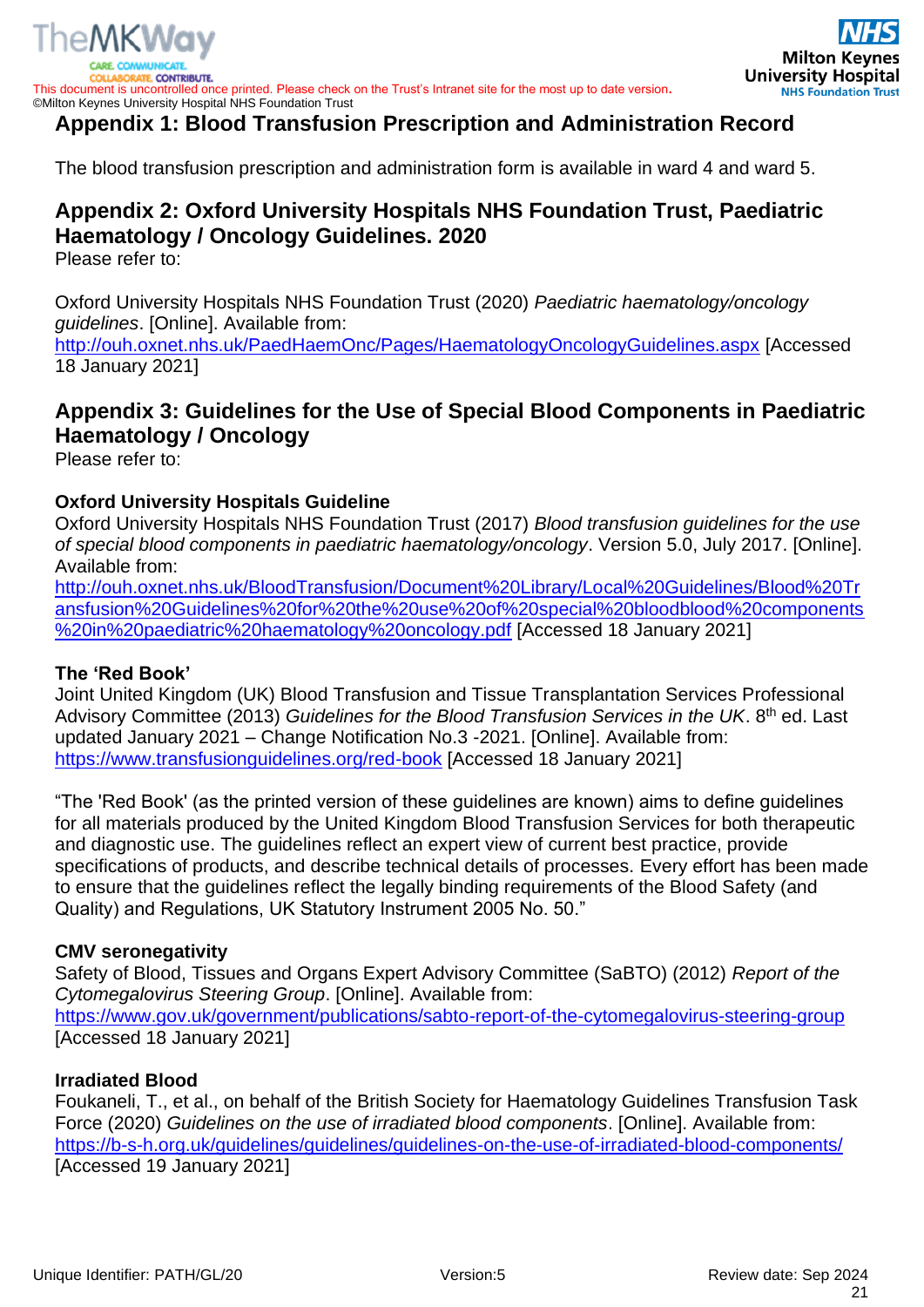

**E. CONTRIBUTE.** 

<span id="page-21-0"></span>This document is uncontrolled once printed. Please check on the Trust's Intranet site for the most up to date version**.** ©Milton Keynes University Hospital NHS Foundation Trust **Appendix 4: Massive Blood Loss Transfusion Management for Children (<50kg)**



Continue to monitor and give appropriate blood components until **bleeding is controlled**

*Adapted from: New, H.V. et al, on behalf of the British Committee for Standards in Haematology (2016) Guidelines on transfusion for fetuses, neonates and older children. [Online], Appendix 4, p.825. Available from:<https://b-s-h.org.uk/guidelines/guidelines/transfusion-for-fetuses-neonates-and-older-children/> [Accessed 18 January 2021]*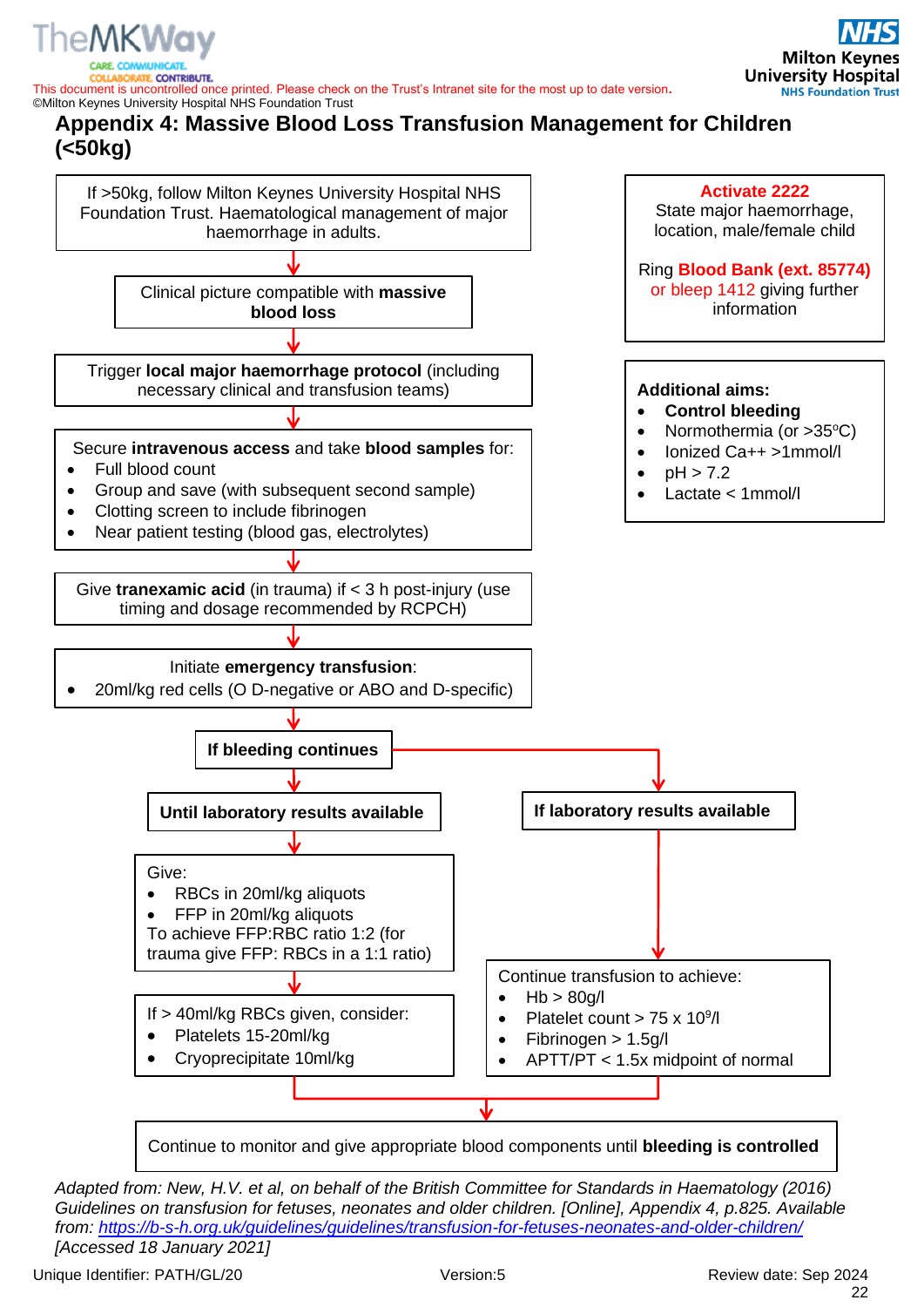

*<u>ITE. CONTRIBUTE.</u>* 

**Milton Keynes University Hospital NHS Foundation Trust** 

<span id="page-22-0"></span>©Milton Keynes University Hospital NHS Foundation Trust **Appendix 5: Anaphylaxis Algorithm**

This document is uncontrolled once printed. Please check on the Trust's Intranet site for the most up to date version**.**



www.resus.org.uk · Registered Charity No. 286360

*Image taken from: Resuscitation Council (UK) (2008) Emergency treatment of anaphylactic reactions: guidelines for healthcare providers, Figure 3, p.20. Available from: [https://www.resus.org.uk/sites/default/files/2020-](https://www.resus.org.uk/sites/default/files/2020-06/EmergencyTreatmentOfAnaphylacticReactions%20%281%29.pdf) [06/EmergencyTreatmentOfAnaphylacticReactions%20%281%29.pdf](https://www.resus.org.uk/sites/default/files/2020-06/EmergencyTreatmentOfAnaphylacticReactions%20%281%29.pdf) [Accessed 19 January 2021]*